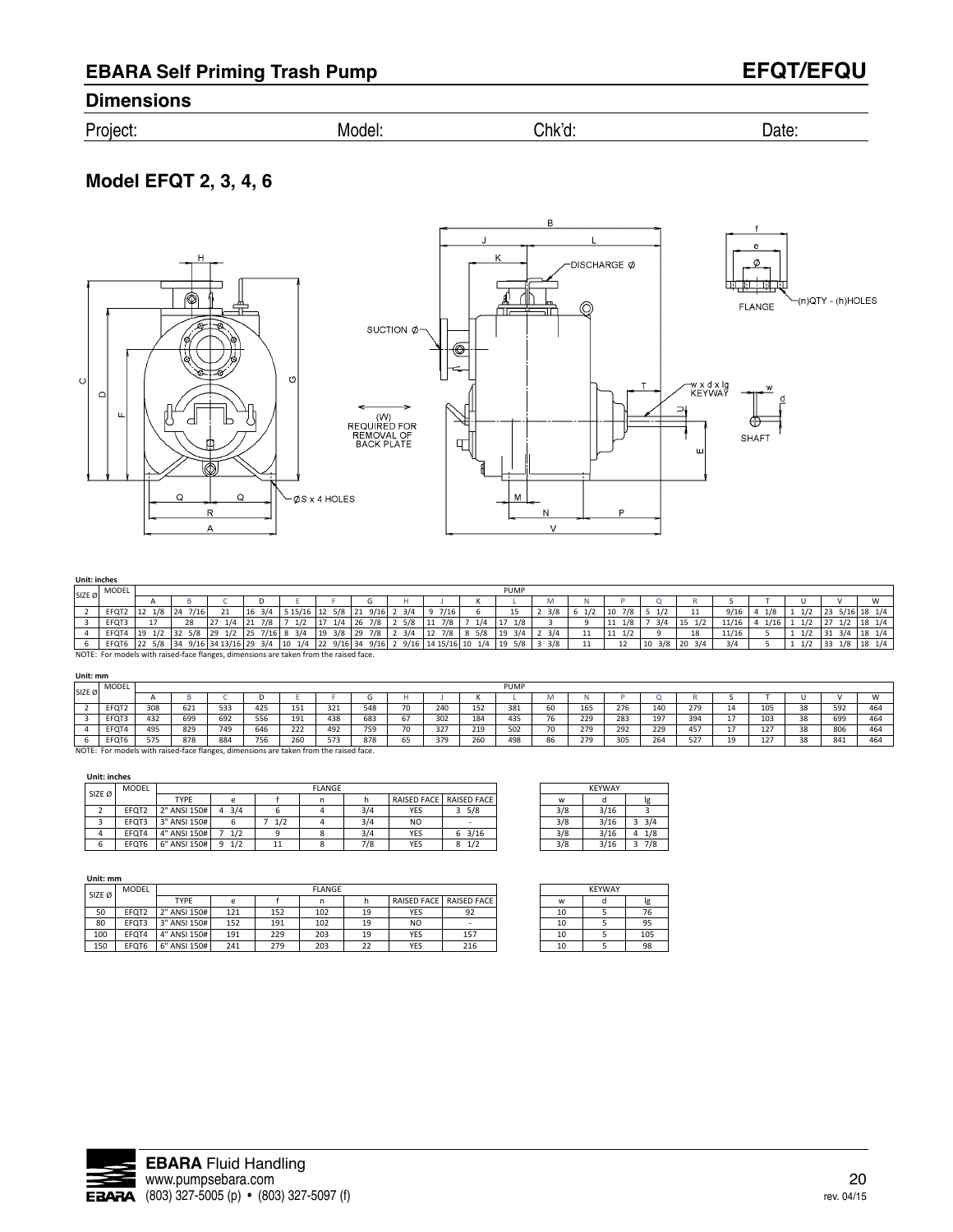# **EFQT/EFQU**

## **Dimensions**

| Project.<br>Jate<br>;hk′d<br>. וסו |
|------------------------------------|
|------------------------------------|

## **Model EFQT 8**



| Unit: inches |                                                                                       |                                                                                                                                                                                                      |  |  |  |  |  |  |  |  |  |  |  |  |  |  |  |  |  |  |  |  |  |  |  |
|--------------|---------------------------------------------------------------------------------------|------------------------------------------------------------------------------------------------------------------------------------------------------------------------------------------------------|--|--|--|--|--|--|--|--|--|--|--|--|--|--|--|--|--|--|--|--|--|--|--|
| SIZE Ø       | MODEL<br>PUMP                                                                         |                                                                                                                                                                                                      |  |  |  |  |  |  |  |  |  |  |  |  |  |  |  |  |  |  |  |  |  |  |  |
|              |                                                                                       | 181<br><b>IVI</b>                                                                                                                                                                                    |  |  |  |  |  |  |  |  |  |  |  |  |  |  |  |  |  |  |  |  |  |  |  |
|              | EFQT8                                                                                 | 379/16<br>40 7/8<br>38 5/8<br>$3 \frac{9}{16}$<br>$,  42 \t3/8 \t$<br>7/16 12 1/2 24 7/16<br>28 11/16<br>c<br>28<br>13<br>nE.<br>7/8<br>16<br>$\sim$<br>$\sim$<br>5/8<br>3/4<br>1/2<br>14<br>ᅩ<br>۷. |  |  |  |  |  |  |  |  |  |  |  |  |  |  |  |  |  |  |  |  |  |  |  |
|              | NOTE: For models with raised-face flanges, dimensions are taken from the raised face. |                                                                                                                                                                                                      |  |  |  |  |  |  |  |  |  |  |  |  |  |  |  |  |  |  |  |  |  |  |  |
| Hnit: mm     |                                                                                       |                                                                                                                                                                                                      |  |  |  |  |  |  |  |  |  |  |  |  |  |  |  |  |  |  |  |  |  |  |  |

| SIZE Ø | MODEL                                                                           |     |      |      |     |     |     |           |     |     |     | <b>PUMP</b> |            |     |               |     |                      |    |     |    |     |            |
|--------|---------------------------------------------------------------------------------|-----|------|------|-----|-----|-----|-----------|-----|-----|-----|-------------|------------|-----|---------------|-----|----------------------|----|-----|----|-----|------------|
|        |                                                                                 |     |      |      |     |     |     |           |     |     |     |             | <b>IVI</b> |     |               |     |                      |    |     |    |     |            |
|        | EFQT8                                                                           | 711 | 1038 | 1076 | 954 | 330 | 729 | $-1$<br>. | -14 | 418 | 318 | 621         | 90         | 305 | $\sim$<br>40O | 318 | $\sim$<br><b>b35</b> | -- | 168 | 44 | 981 | $-$<br>610 |
| NOTE:  | For models with raised-face flanges, dimensions are taken from the raised face. |     |      |      |     |     |     |           |     |     |     |             |            |     |               |     |                      |    |     |    |     |            |

| Init: Inc |  |  |
|-----------|--|--|
|           |  |  |

| SIZE Ø      | <b>MODEL</b> |                         |                |                    | <b>FLANGE</b> |     |                    |                    |
|-------------|--------------|-------------------------|----------------|--------------------|---------------|-----|--------------------|--------------------|
|             |              | <b>TYPE</b>             |                |                    |               |     | <b>RAISED FACE</b> | <b>RAISED FACE</b> |
| $\sim$<br>ಀ | EFQT8        | ANSI 150#<br>$^{\circ}$ | 3/4<br>11<br>ᅭ | 1/2<br>$\sim$<br>ᆦ |               | 7/8 | YES                | 10                 |
|             |              |                         |                |                    |               |     |                    |                    |

| <b>KEYWAY</b> |     |  |  |  |  |  |  |  |
|---------------|-----|--|--|--|--|--|--|--|
| d             | g   |  |  |  |  |  |  |  |
| 3/16          | 5/8 |  |  |  |  |  |  |  |
|               |     |  |  |  |  |  |  |  |

| Unit: mm |       |              |     |     |               |    |             |                    |  |  |
|----------|-------|--------------|-----|-----|---------------|----|-------------|--------------------|--|--|
| SIZE Ø   | MODEL |              |     |     | <b>FLANGE</b> |    |             |                    |  |  |
|          |       | <b>TYPE</b>  | ۰   |     |               |    | RAISED FACE | <b>RAISED FACE</b> |  |  |
| 200      | EFQT8 | 8" ANSI 150# | 298 | 343 | 203           | 22 | YES         | 267                |  |  |
|          |       |              |     |     |               |    |             |                    |  |  |

| KEYWAY |  |     |  |  |  |  |  |  |  |
|--------|--|-----|--|--|--|--|--|--|--|
| w      |  |     |  |  |  |  |  |  |  |
| 10     |  | 143 |  |  |  |  |  |  |  |
|        |  |     |  |  |  |  |  |  |  |

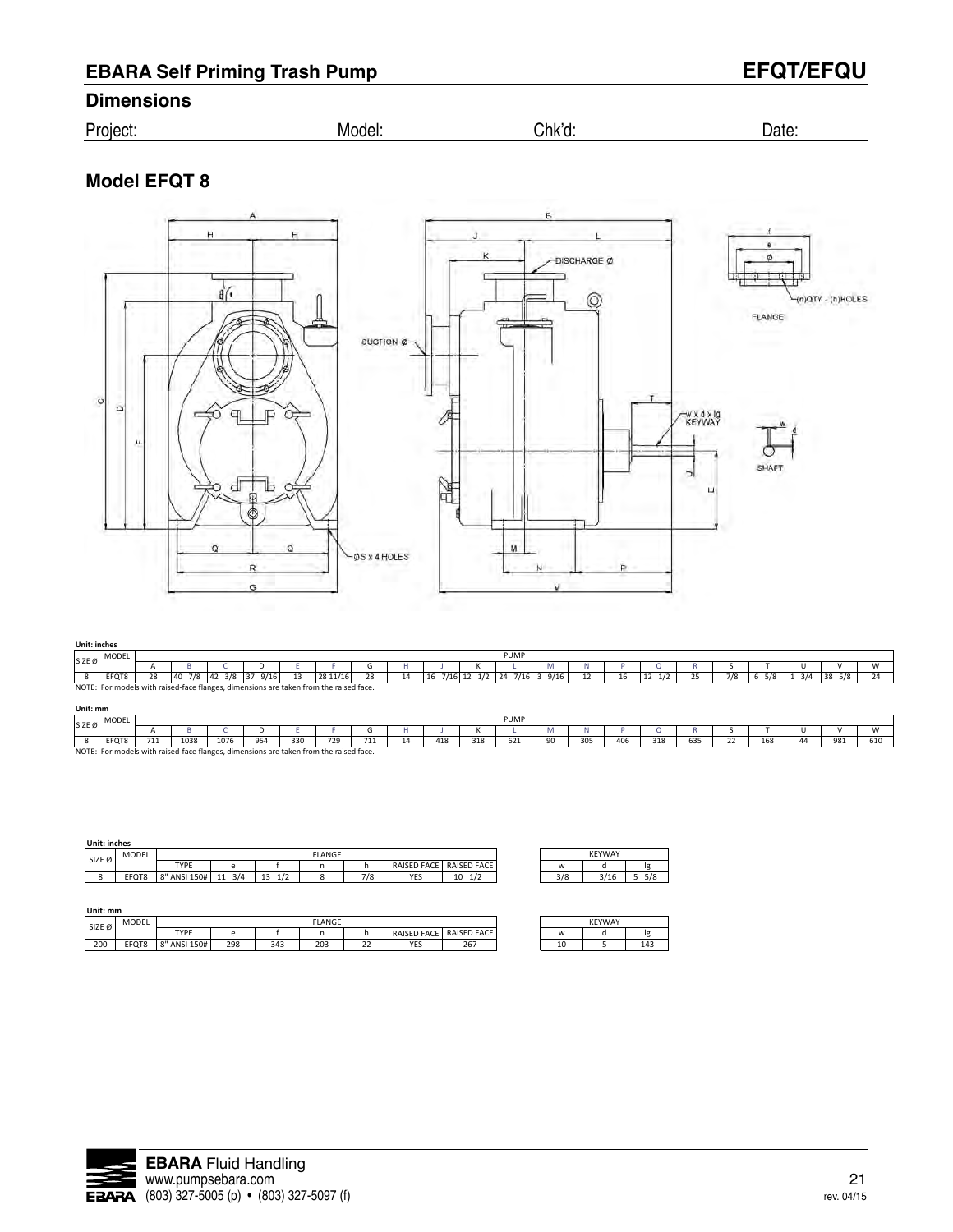# **EFQT/EFQU**

## **Dimensions**

|  | Projec | M<br>ч н⊷ | .nĸ | ⊩<br>スレン・ |
|--|--------|-----------|-----|-----------|
|--|--------|-----------|-----|-----------|

## **Model EFQT10**



| Unit: inches |                                                                                       |     |    |            |     |            |                   |     |     |        |     |             |            |           |           |    |     |     |     |     |
|--------------|---------------------------------------------------------------------------------------|-----|----|------------|-----|------------|-------------------|-----|-----|--------|-----|-------------|------------|-----------|-----------|----|-----|-----|-----|-----|
| SIZE Ø       | <b>MODEL</b>                                                                          |     |    |            |     |            |                   |     |     |        |     | PUMP        |            |           |           |    |     |     |     |     |
|              |                                                                                       |     |    |            |     |            |                   |     | п   |        |     |             | <b>IVI</b> |           |           |    |     |     |     | 181 |
| 10           | EFQT10 30                                                                             | 7/8 | 49 | 1/4<br>141 | N/A | 1/4<br>114 | $7/16$   27<br>25 | 3/4 | N/A | 28 3/8 | N/A | . 20<br>5/8 |            | 5/8<br>12 | 12<br>1/2 | 25 | 7/8 | 3/4 | N/A | N/A |
|              | NOTE: For models with raised-face flanges, dimensions are taken from the raised face. |     |    |            |     |            |                   |     |     |        |     |             |            |           |           |    |     |     |     |     |
|              |                                                                                       |     |    |            |     |            |                   |     |     |        |     |             |            |           |           |    |     |     |     |     |
|              | Unit: mm                                                                              |     |    |            |     |            |                   |     |     |        |     |             |            |           |           |    |     |     |     |     |
| SIZE Ø       | <b>MODEL</b>                                                                          |     |    |            |     |            |                   |     |     |        |     | <b>PUMP</b> |            |           |           |    |     |     |     |     |
|              |                                                                                       |     |    |            |     |            |                   |     |     |        |     |             |            |           |           |    |     |     |     | M   |

| Unit: inches              |       |                      |               |    |  |  |                |                           |  |  |
|---------------------------|-------|----------------------|---------------|----|--|--|----------------|---------------------------|--|--|
| ${}^1$ SIZE $\emptyset$ . | MODEL |                      | <b>FLANGE</b> |    |  |  |                |                           |  |  |
|                           |       | <b>TYPE</b>          |               |    |  |  |                | RAISED FACE   RAISED FACE |  |  |
| 10                        |       | EFOT10 10" ANSI 150# | 14 1/4        | 16 |  |  | N <sub>O</sub> | ۰                         |  |  |

| <b>KEYWAY</b> |    |   |  |  |  |  |  |  |
|---------------|----|---|--|--|--|--|--|--|
| w             |    | o |  |  |  |  |  |  |
|               | 16 | Λ |  |  |  |  |  |  |

KEYWAY  $\overline{d}$ 

 $\sqrt{g}$  $\frac{8}{108}$ 

|            | .      |                  |     |     |     |  |                    |                    |  |  |  |  |
|------------|--------|------------------|-----|-----|-----|--|--------------------|--------------------|--|--|--|--|
| SIZE Ø     | MODEL  | <b>FLANGE</b>    |     |     |     |  |                    |                    |  |  |  |  |
|            |        | TYPE             |     |     |     |  | <b>RAISED FACE</b> | <b>RAISED FACE</b> |  |  |  |  |
| 250<br>25U | EFOT10 | ANSI 150#<br>10" | 362 | 406 | 305 |  | <sub>NO</sub>      | ۰                  |  |  |  |  |

| ۰ |  |
|---|--|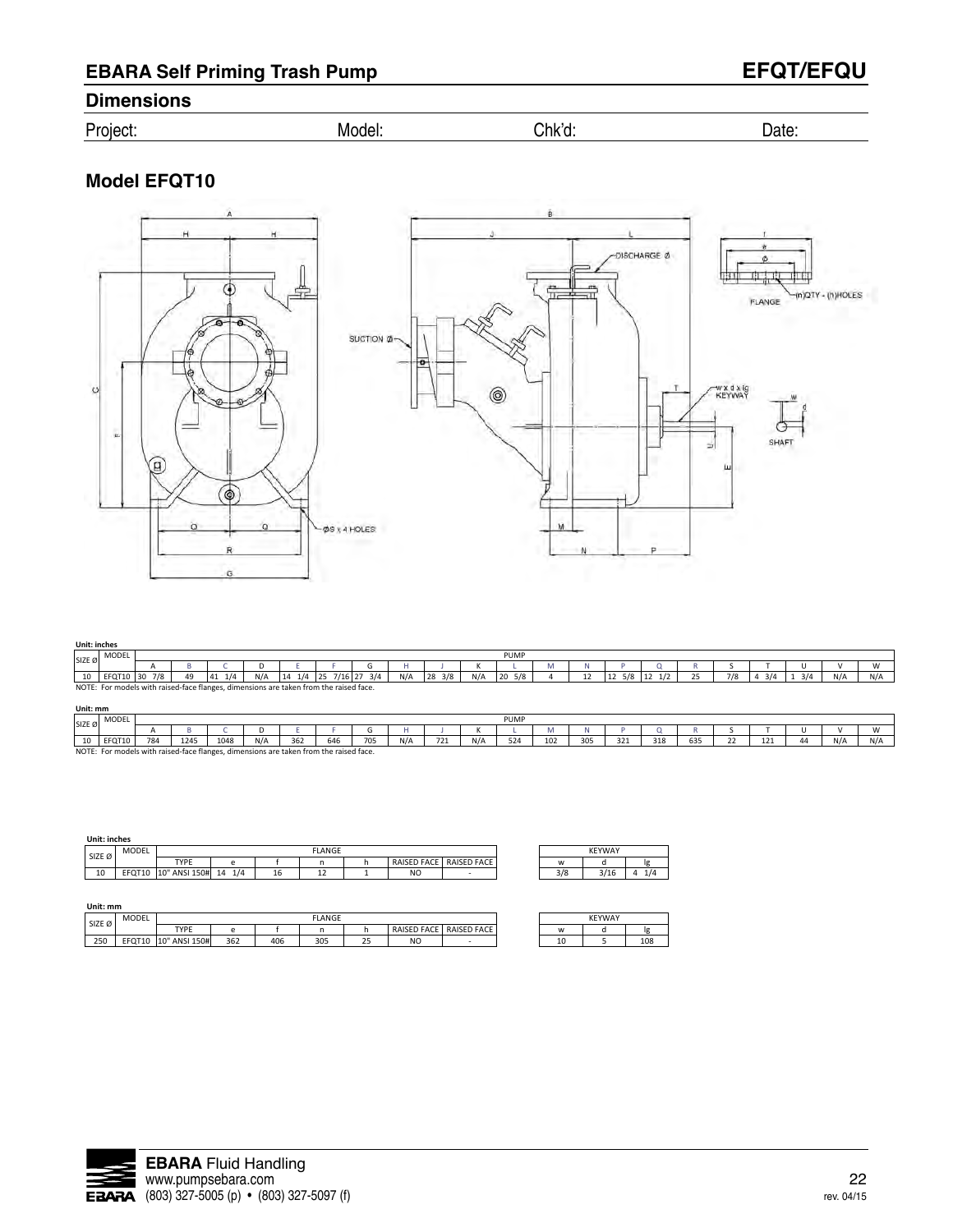# **EBARA Self Priming Trash Pump EFQT/EFQU**

## **Dimensions**

Project: Model: Chk'd: Date:

# **Model EFQT12 – Please Consult Factory**



Consult Factory

| Unit: mm |        |             |                           |   |  |    |               |  |  |  |                 |  |
|----------|--------|-------------|---------------------------|---|--|----|---------------|--|--|--|-----------------|--|
| SIZE Ø   | MODEL  |             |                           |   |  |    | <b>KFYWAY</b> |  |  |  |                 |  |
|          |        | <b>TYPE</b> | RAISED FACE   RAISED FACE | W |  | lσ |               |  |  |  |                 |  |
| 300      | EFOT12 |             | Consult Factory           |   |  |    |               |  |  |  | Consult Factory |  |

Consult Factory



 $\overline{12}$  EFQT12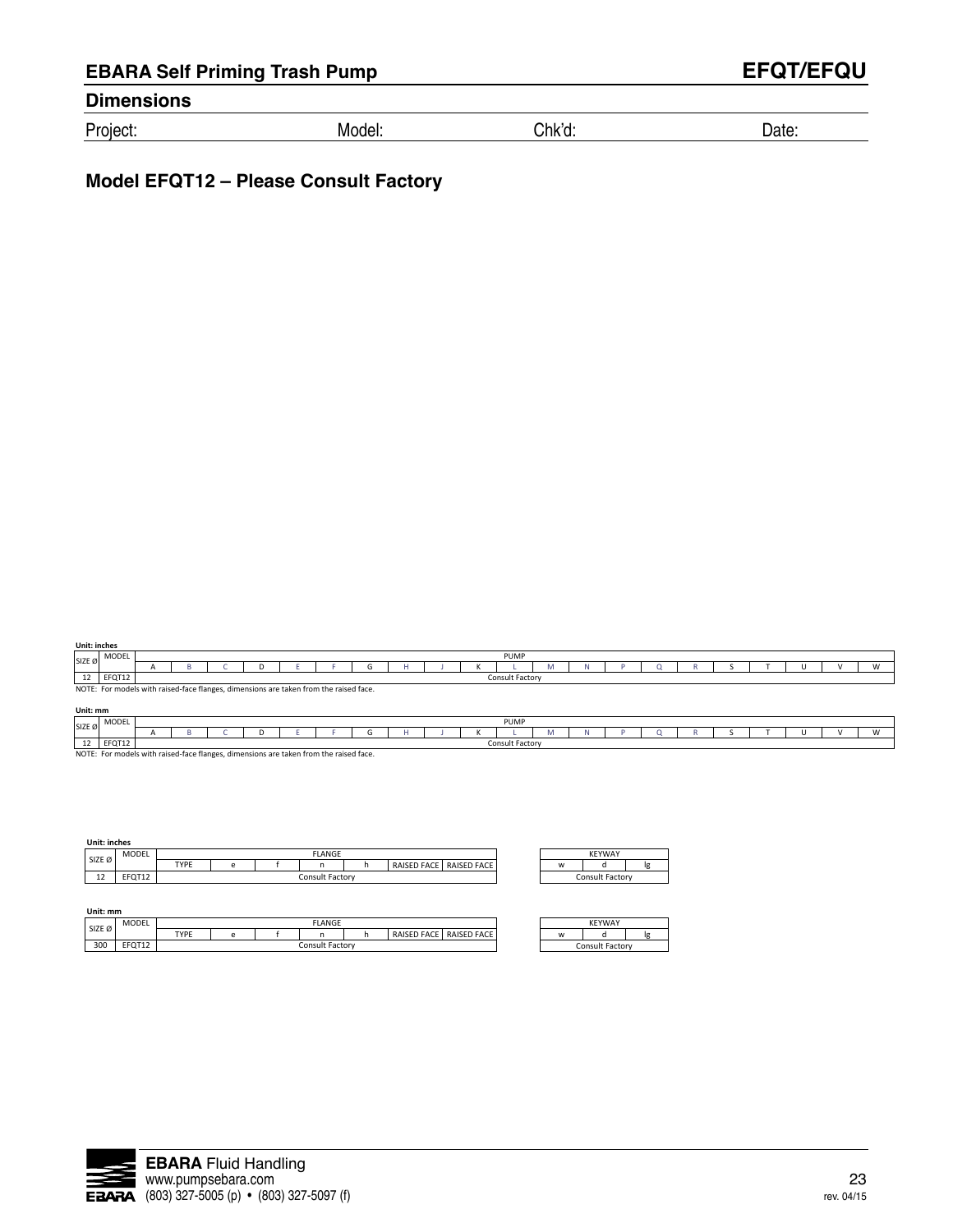# **EFQT/EFQU**

## **Dimensions**

| $\blacksquare$<br>یں ک | .nk<br> | ---- |
|------------------------|---------|------|
|                        |         |      |

## Model EFQU 3, 4, 6



### Unit: inches

| <b>VIIIL IIILILJ</b> |       |     |                                                                                      |                       |              |      |                 |                                    |     |           |      |                 |     |              |           |             |       |      |     |              |     |
|----------------------|-------|-----|--------------------------------------------------------------------------------------|-----------------------|--------------|------|-----------------|------------------------------------|-----|-----------|------|-----------------|-----|--------------|-----------|-------------|-------|------|-----|--------------|-----|
| SIZE Ø               | MODEL |     |                                                                                      |                       |              |      |                 |                                    |     |           |      | PUMP            |     |              |           |             |       |      |     |              |     |
|                      |       |     |                                                                                      |                       |              |      |                 |                                    |     |           |      |                 |     |              |           |             |       |      |     |              | 181 |
|                      | EFQU3 |     | 28 13/16                                                                             |                       | 5/16<br>י הו | 9/16 | <u>д.</u>       | 26 11/16                           | 3/4 | --        | 9/16 | 1613/16         | 3/8 | 3/16<br>.    | 211       | 1/2<br>15   | 11/16 | 1/16 | 1/7 | 7/16         | 19  |
|                      | EFQU4 | 20  | 5/8                                                                                  | $15/16$ <sup>-1</sup> | 25 15/16     | 3/4  | 19 11           | $.1/16$ 30 1 <sup>1</sup><br>'1161 | 3/4 | 3/4       | 3/8  | 7/8             |     | <br>7/8<br>. |           | ∸           | 11/16 |      | 1/2 | 9/16<br>i 30 | 18  |
|                      | EFQU6 | ר ר | 3/8<br>36                                                                            | 34<br>3/4             | 5/8          | 1/4  | $5/16$ 34<br>22 | 1/16                               | 3/4 | 3/4<br>14 |      | 5/8<br>121<br>. | 210 | 14           | 10<br>3/8 | 3/4<br>i 20 | 11/16 | 214  | 2/1 |              | 10  |
|                      |       |     | NOTE: For models with raised-face flanges, dimensions are taken from the raised face |                       |              |      |                 |                                    |     |           |      |                 |     |              |           |             |       |      |     |              |     |

### Unit:  $m$ MODEL PUMP  $size \space o$  $\overline{G}$  $\overline{D}$  $\overline{\mathbf{K}}$ **N** ℸ  $\overline{u}$  $\overline{3}$  EFQU3  $427$ 438 732 567 678 192 229 394 103  $\overline{38}$ 699 192 432 70 305 86 284 197 457  $\overline{4}$ EFQU4 508 803 760 659  $\overline{222}$ 500 779  $\overline{70}$ 324  $\frac{1}{238}$ 479  $\overline{102}$  $\frac{1}{279}$  $\overline{302}$ 229 457  $\overline{17}$  $\overline{127}$  $\overline{38}$  $457$  $776$ 6 EFQU6 584 924 883 752 260<br>NOTE: For models with raised-face flanges, dimensions are taken from  $567$  865  $70$  $375$ 279 549 86 279  $\begin{array}{|c|c|} \hline \end{array}$  356 264  $527$  $\overline{17}$ 121  $44$ 864 457

| Unit: inches |              |              |          |     |               |     |     |                         |
|--------------|--------------|--------------|----------|-----|---------------|-----|-----|-------------------------|
| SIZE Ø       | <b>MODEL</b> |              |          |     | <b>FLANGE</b> |     |     |                         |
|              |              | <b>TYPE</b>  | e        |     |               |     |     | RAISED FACE RAISED FACE |
|              | EFQU3        | 3" ANSI 150# |          | 1/2 |               | 3/4 | NO. | ۰                       |
|              | EFQU4        | 4" ANSI 150# | 1/2      |     |               | 3/4 | YES | $6\frac{3}{16}$         |
| h            | EFQU6        | 6" ANSI 150# | 1/2<br>q | 11  |               | 7/8 | YES | 1/2<br>8                |

| <b>KFYWAY</b> |     |
|---------------|-----|
| d             | lg  |
| 3/16          | R   |
| 3/16          | Δ   |
| 3/16          | 1/2 |
|               |     |

| Unit: mm |              |              |     |     |               |    |                         |     |
|----------|--------------|--------------|-----|-----|---------------|----|-------------------------|-----|
| SIZE Ø   | <b>MODFL</b> |              |     |     | <b>FLANGE</b> |    |                         |     |
|          |              | <b>TYPE</b>  | e   |     |               |    | RAISED FACE RAISED FACE |     |
|          | EFQU3        | 3" ANSI 150# | 152 | 191 | 102           | 19 | N <sub>O</sub>          | ۰   |
| 4        | EFQU4        | 4" ANSI 150# | 191 | 229 | 203           | 19 | <b>YFS</b>              | 157 |
| 6        | EFQU6        | 6" ANSI 150# | 241 | 279 | 203           | 22 | YES                     | 216 |

|    | <b>KFYWAY</b> |     |
|----|---------------|-----|
| w  | d             | lg  |
| 10 | ς             | 76  |
| 10 | ς             | 102 |
| 10 |               | 89  |

Г

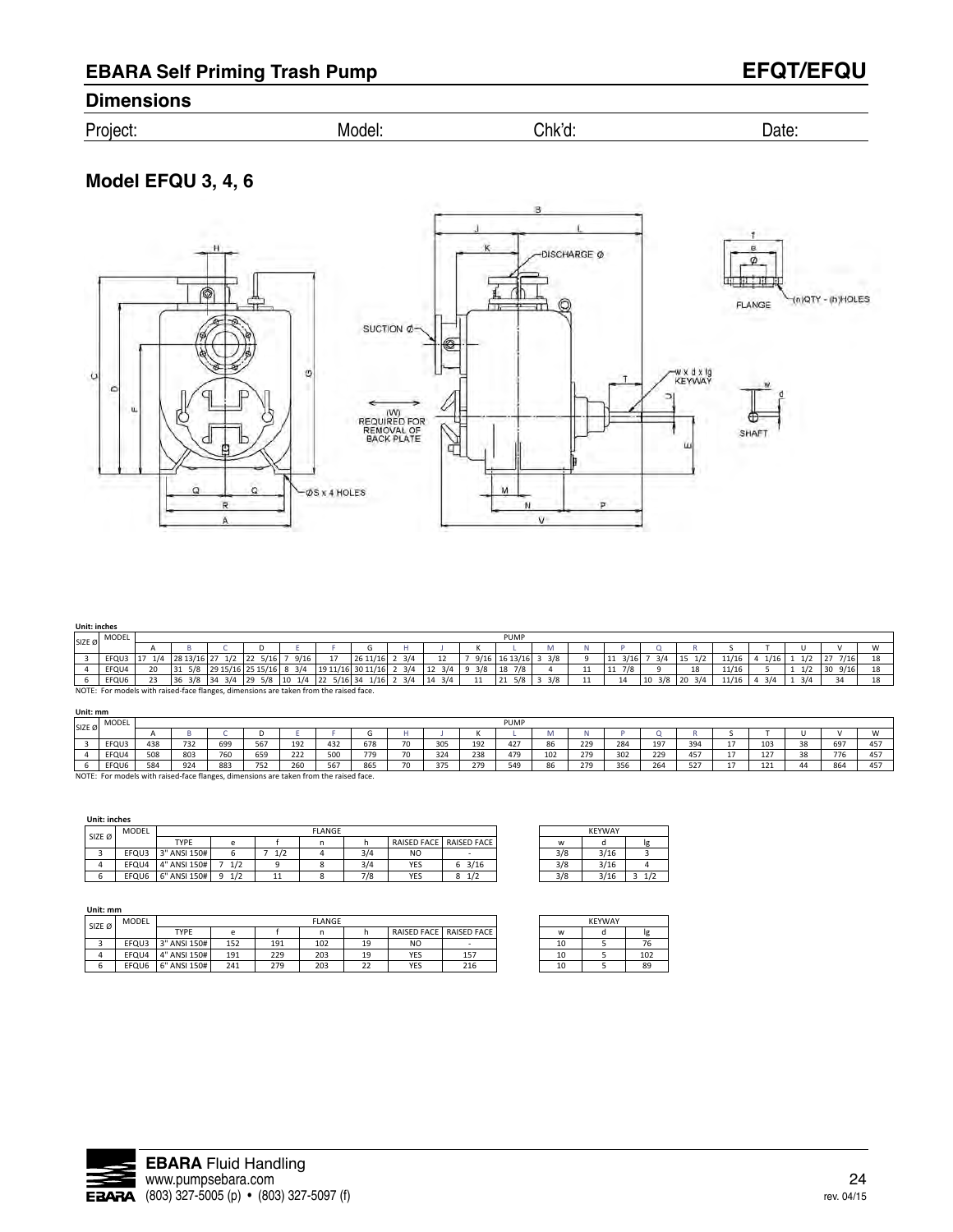## **Model Designation – Skid Packages and Science of the Contract of the Contract of the Contract of the Contract of the Contract of the Contract of the Contract of the Contract of the Contract of the Contract of the Contract** rash Pump EFQT/EFQ<br>kid Packages



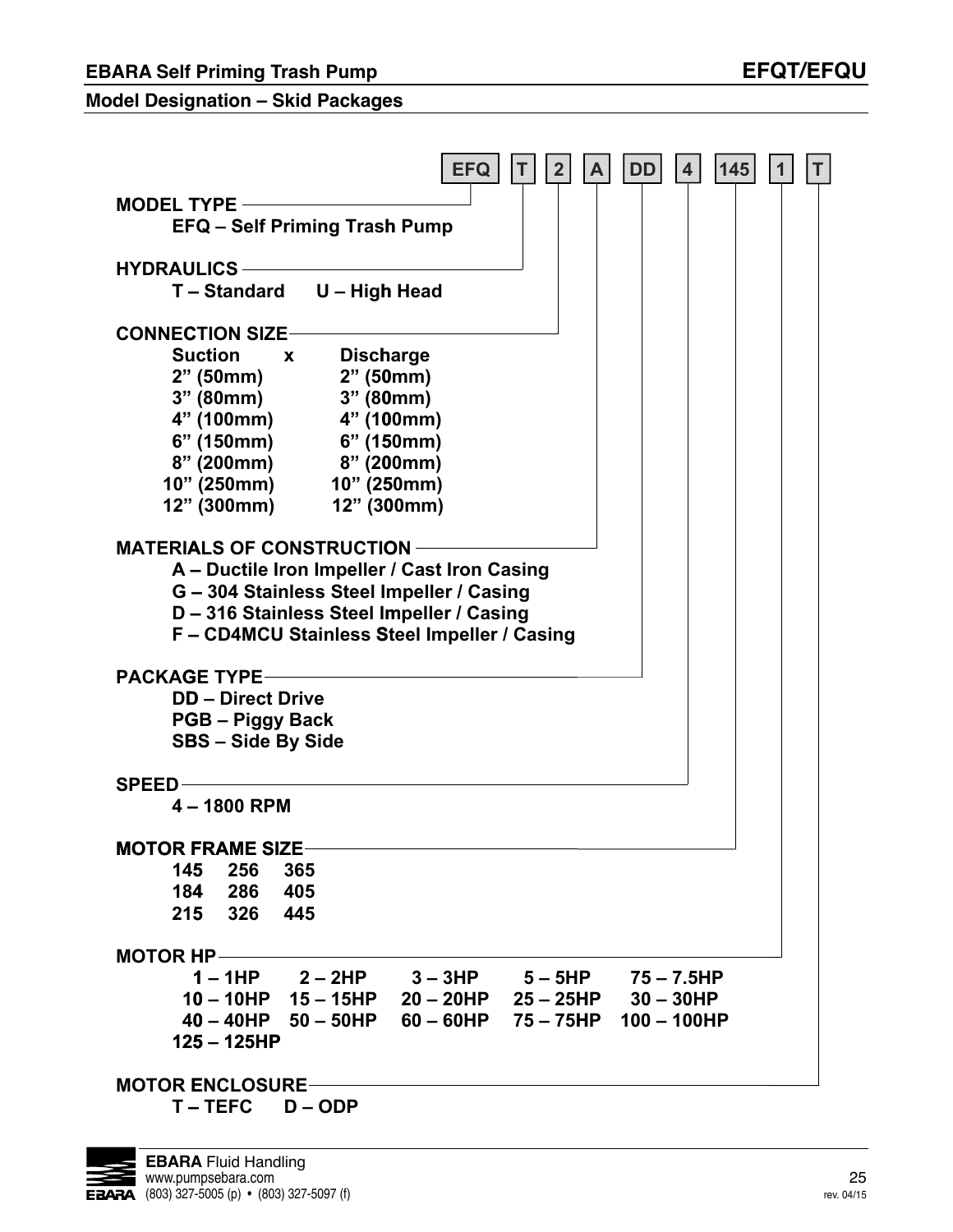### Project: Model: Chk'd: Date:

**EFQT/EFQU Skid Package - Direct Drive Model Model EFQT 2, 3, 4, 6**



### **Unit: inches**

| <b>PUMP</b><br><b>MODEL</b> | <b>NEMA</b><br><b>MOTOR</b> | A         | B  | C          | D         | E         | E                      | G                                  | H               | J         | K  |           | M | ØΝ   |
|-----------------------------|-----------------------------|-----------|----|------------|-----------|-----------|------------------------|------------------------------------|-----------------|-----------|----|-----------|---|------|
|                             | <b>FRAME</b>                |           |    |            |           |           |                        |                                    |                 |           |    |           |   |      |
|                             | 145T                        |           | 32 | 9/16<br>37 |           |           |                        |                                    |                 |           | 20 |           |   |      |
| EFQT2                       | 184T                        | 17<br>1/2 | 34 | 9/16<br>39 | 24        | 15<br>5/8 | 7/16<br>9              | 6                                  |                 | 16 1/8    | 22 | N/A       | 6 |      |
|                             | 215T                        |           | 37 | 9/16<br>42 |           |           |                        |                                    |                 |           | 25 |           |   |      |
|                             | 256T                        |           | 44 | 9/16<br>49 |           |           |                        |                                    |                 |           | 32 | 16        |   |      |
|                             | 145T                        |           | 37 | 7/8<br>43  |           |           |                        |                                    |                 |           | 21 |           |   |      |
|                             | 184T                        |           | 38 | 7/8<br>44  |           |           |                        |                                    |                 |           | 22 | N/A       |   |      |
| EFQT3                       | 215T                        | 1/2<br>21 | 40 | 7/8<br>46  | 31<br>1/4 | 1/4<br>21 | 7/8<br>11              | 1/8<br>8                           |                 | 20<br>1/8 | 24 |           |   |      |
|                             | 256T                        |           | 45 | 7/8<br>51  |           |           |                        |                                    |                 |           | 29 |           |   |      |
|                             | 286T                        |           | 47 | 53<br>7/8  |           |           |                        |                                    |                 |           | 31 | 16        |   |      |
|                             | 145T                        |           | 40 | 1/8<br>48  |           |           |                        |                                    | $2 \frac{3}{4}$ |           | 28 |           |   | 9/16 |
|                             | 184T                        |           | 41 | 1/8<br>49  |           |           |                        |                                    |                 |           | 29 | N/A       |   |      |
| EFQT4                       | 215T                        | 23 11/16  | 43 | 1/8<br>51  | 33<br>1/2 | 23<br>7/8 | 12 <sub>2</sub><br>7/8 | 1/16<br>9                          |                 | 22 5/16   | 31 |           | 8 |      |
|                             | 256T                        |           | 48 | 1/8<br>56  |           |           |                        |                                    |                 |           | 36 | 18        |   |      |
|                             | 286T                        |           | 50 | 58<br>1/8  |           |           |                        |                                    |                 |           | 38 | 19        |   |      |
|                             | 145T                        |           | 40 | 9/16<br>49 |           |           |                        |                                    |                 |           | 24 |           |   |      |
|                             | 184T                        |           | 41 | 50<br>9/16 |           |           |                        |                                    |                 |           | 25 | N/A       |   |      |
|                             | 215T                        |           | 44 | 53<br>9/16 |           |           |                        |                                    |                 |           | 28 |           |   |      |
| EFQT6                       | 256T                        | 26 13/16  | 49 | 9/16<br>58 |           |           |                        | 38 13/16 26 9/16 14 15/16 10 13/16 |                 | 25 7/16   | 33 | 16<br>1/2 |   |      |
|                             | 286T                        |           | 51 | 9/16<br>60 |           |           |                        |                                    |                 |           | 35 | 17<br>1/2 |   |      |
|                             | 326T                        |           | 52 | 9/16<br>61 |           |           |                        |                                    |                 |           | 36 | 18        |   |      |

### **Unit: mm**

| <b>PUMP</b><br><b>MODEL</b> | <b>NEMA</b><br><b>MOTOR</b><br><b>FRAME</b> | A                   | B    | C    | D   | E   | F   | G   | H   | J   | K   |     | M   | ØN |  |
|-----------------------------|---------------------------------------------|---------------------|------|------|-----|-----|-----|-----|-----|-----|-----|-----|-----|----|--|
|                             | 145T                                        |                     | 813  | 954  |     |     |     |     |     |     | 508 |     |     |    |  |
| EFQT2                       | 184T                                        |                     | 864  | 1005 |     |     | 240 | 152 |     |     | 559 | N/A |     |    |  |
|                             | 215T                                        | 445                 | 940  | 1081 | 610 | 397 |     |     |     | 410 | 635 |     | 152 |    |  |
|                             | 256T                                        |                     | 1118 | 1259 |     |     |     |     |     |     | 813 | 406 |     |    |  |
|                             | 145T                                        |                     | 940  | 1114 |     |     |     |     |     |     | 533 |     |     |    |  |
|                             | 184T                                        |                     | 965  | 1140 |     |     |     |     |     |     | 559 | N/A |     |    |  |
| EFQT3                       | 215T                                        | 546                 | 1016 | 1191 | 794 | 540 | 302 | 206 |     | 511 | 610 |     |     |    |  |
|                             | 256T                                        |                     | 1143 | 1318 |     |     |     |     |     |     | 737 |     |     |    |  |
|                             | 286T                                        |                     | 1194 | 1368 |     |     |     |     |     |     |     | 787 | 394 |    |  |
|                             | 145T                                        |                     | 1016 | 1222 |     |     |     |     | 70  |     | 711 |     |     | 14 |  |
|                             | 184T                                        |                     | 1041 | 1248 |     |     |     |     |     |     | 737 | N/A |     |    |  |
| EFQT4                       | 215T                                        | 602                 | 1092 | 1299 | 851 | 606 | 327 | 230 |     | 567 | 787 |     | 203 |    |  |
|                             | 256T                                        |                     | 1219 | 1426 |     |     |     |     |     |     | 914 | 457 |     |    |  |
|                             | 286T                                        |                     | 1270 | 1476 |     |     |     |     |     |     | 965 | 483 |     |    |  |
|                             | 145T                                        |                     | 1016 | 1259 |     |     |     |     |     |     | 610 |     |     |    |  |
|                             | 184T                                        |                     | 1041 | 1284 |     |     |     |     |     |     | 635 | N/A |     |    |  |
| EFQT6                       | 215T                                        | 1118<br>1360<br>681 | 986  | 675  | 379 | 275 |     | 646 | 711 |     |     |     |     |    |  |
|                             | 256T                                        |                     | 1245 | 1487 |     |     |     |     |     |     | 838 | 419 |     |    |  |
|                             | 286T                                        |                     | 1295 | 1538 |     |     |     |     |     |     |     | 889 | 445 |    |  |
|                             | 326T                                        |                     | 1321 | 1564 |     |     |     |     |     |     | 914 | 457 |     |    |  |

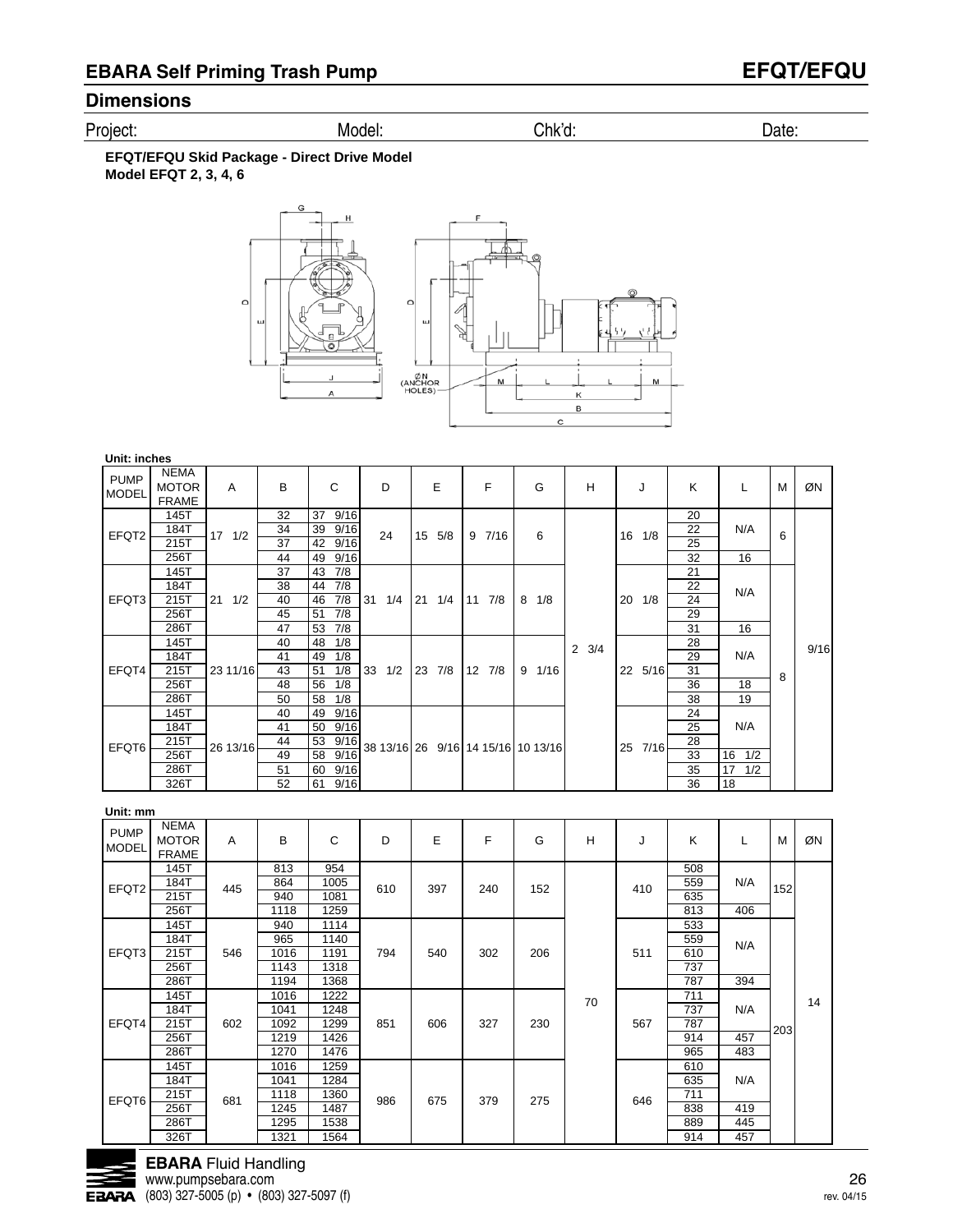Project: Model: Chk'd: Date:

**EFQT/EFQU Skid Package - Direct Drive Model Model EFQT 8, 10, 12**



| <b>PUMP</b><br><b>MODEL</b> | <b>NEMA</b><br><b>MOTOR</b><br><b>FRAME</b> | A          | B  | C                      | D         | E         | F         | G                        | H   | J         | K  | L         | M | ØΝ    |
|-----------------------------|---------------------------------------------|------------|----|------------------------|-----------|-----------|-----------|--------------------------|-----|-----------|----|-----------|---|-------|
|                             | 215T                                        |            | 51 | 7/8<br>60              |           |           |           |                          |     |           | 35 | 17<br>1/2 |   |       |
|                             | 256T                                        |            | 54 | 63<br>7/8              |           |           |           |                          |     |           | 38 | 19        |   |       |
| EFQT8                       | 286T                                        | 33<br>1/16 | 57 | 7/8<br>66              | 48<br>3/8 |           |           | 34 11/16 16 7/16 16 9/16 |     | 31 11/16  | 41 | 20<br>1/2 |   | 9/16  |
|                             | 326T                                        |            | 60 | 7/8<br>69              |           |           |           |                          |     |           | 44 | 22        |   |       |
|                             | 365T                                        |            | 62 | 71<br>7/8              |           |           |           |                          |     |           | 46 | 23        |   |       |
|                             | 405T                                        |            | 65 | 7/8<br>74              |           |           |           |                          | N/A |           | 49 | 1/2<br>24 | 8 |       |
|                             | 215T                                        |            | 48 | 3/8<br>68              |           |           |           |                          |     |           | 32 | 16        |   |       |
|                             | 256T                                        |            | 53 | 3/8<br>73              |           |           |           |                          |     |           | 37 | 18<br>1/2 |   |       |
| EFQT10                      | 286T                                        | 33<br>1/4  | 56 | 3/8<br>76              | 49<br>1/4 | 33<br>1/2 | 28<br>3/8 | 16<br>5/8                |     | 31<br>1/4 | 40 | 20        |   | 13/16 |
|                             | 326T                                        |            | 58 | $\overline{3/8}$<br>78 |           |           |           |                          |     |           | 42 | 21        |   |       |
|                             | 365T                                        |            | 61 | 3/8<br>81              |           |           |           |                          |     |           | 45 | 22<br>1/2 |   |       |
|                             | 405T                                        |            | 63 | 3/8<br>83              |           |           |           |                          |     |           | 47 | 23<br>1/2 |   |       |
|                             | 256T                                        |            |    |                        |           |           |           |                          |     |           |    |           |   |       |
|                             | 286T                                        |            |    |                        |           |           |           |                          |     |           |    |           |   |       |
| EFQT12                      | 326T                                        |            |    |                        |           |           |           | <b>Consult Factory</b>   |     |           |    |           |   |       |
|                             | 365T                                        |            |    |                        |           |           |           |                          |     |           |    |           |   |       |
|                             | 405T                                        |            |    |                        |           |           |           |                          |     |           |    |           |   |       |
|                             | 445T                                        |            |    |                        |           |           |           |                          |     |           |    |           |   |       |

| Unit: mm                    |                                             |     |      |      |      |     |     |                        |     |     |      |     |     |    |
|-----------------------------|---------------------------------------------|-----|------|------|------|-----|-----|------------------------|-----|-----|------|-----|-----|----|
| <b>PUMP</b><br><b>MODEL</b> | <b>NEMA</b><br><b>MOTOR</b><br><b>FRAME</b> | A   | B    | C    | D    | Е   | F   | G                      | H   | J   | K    |     | M   | ØN |
|                             | 215T                                        |     | 1295 | 1546 |      |     |     |                        |     |     | 889  | 445 |     |    |
|                             | 256T                                        |     | 1372 | 1622 |      |     |     |                        |     |     | 965  | 483 |     |    |
| EFQT8                       | 286T                                        | 840 | 1448 | 1699 | 1229 | 881 | 418 | 421                    |     | 805 | 1041 | 521 |     | 14 |
|                             | 326T                                        |     | 1524 | 1775 |      |     |     |                        |     |     | 1118 | 559 |     |    |
|                             | 365T                                        |     | 1575 | 1826 |      |     |     |                        |     |     | 1168 | 584 |     |    |
|                             | 405T                                        |     | 1651 | 1902 |      |     |     |                        | N/A |     | 1245 | 622 | 203 |    |
|                             | 215T                                        |     | 1219 | 1737 |      |     |     |                        |     |     | 813  | 406 |     |    |
|                             | 256T                                        |     | 1346 | 1864 |      |     |     |                        |     |     | 940  | 470 |     |    |
| EFQT10                      | 286T                                        | 845 | 1422 | 1940 | 1251 | 851 | 721 | 422                    |     | 794 | 1016 | 508 |     | 21 |
|                             | 326T                                        |     | 1473 | 1991 |      |     |     |                        |     |     | 1067 | 533 |     |    |
|                             | 365T                                        |     | 1549 | 2067 |      |     |     |                        |     |     | 1143 | 572 |     |    |
|                             | 405T                                        |     | 1600 | 2118 |      |     |     |                        |     |     | 1194 | 597 |     |    |
|                             | 256T                                        |     |      |      |      |     |     |                        |     |     |      |     |     |    |
|                             | 286T                                        |     |      |      |      |     |     |                        |     |     |      |     |     |    |
| EFQT12                      | 326T                                        |     |      |      |      |     |     | <b>Consult Factory</b> |     |     |      |     |     |    |
|                             | 365T                                        |     |      |      |      |     |     |                        |     |     |      |     |     |    |
|                             | 405T                                        |     |      |      |      |     |     |                        |     |     |      |     |     |    |
|                             | 445T                                        |     |      |      |      |     |     |                        |     |     |      |     |     |    |

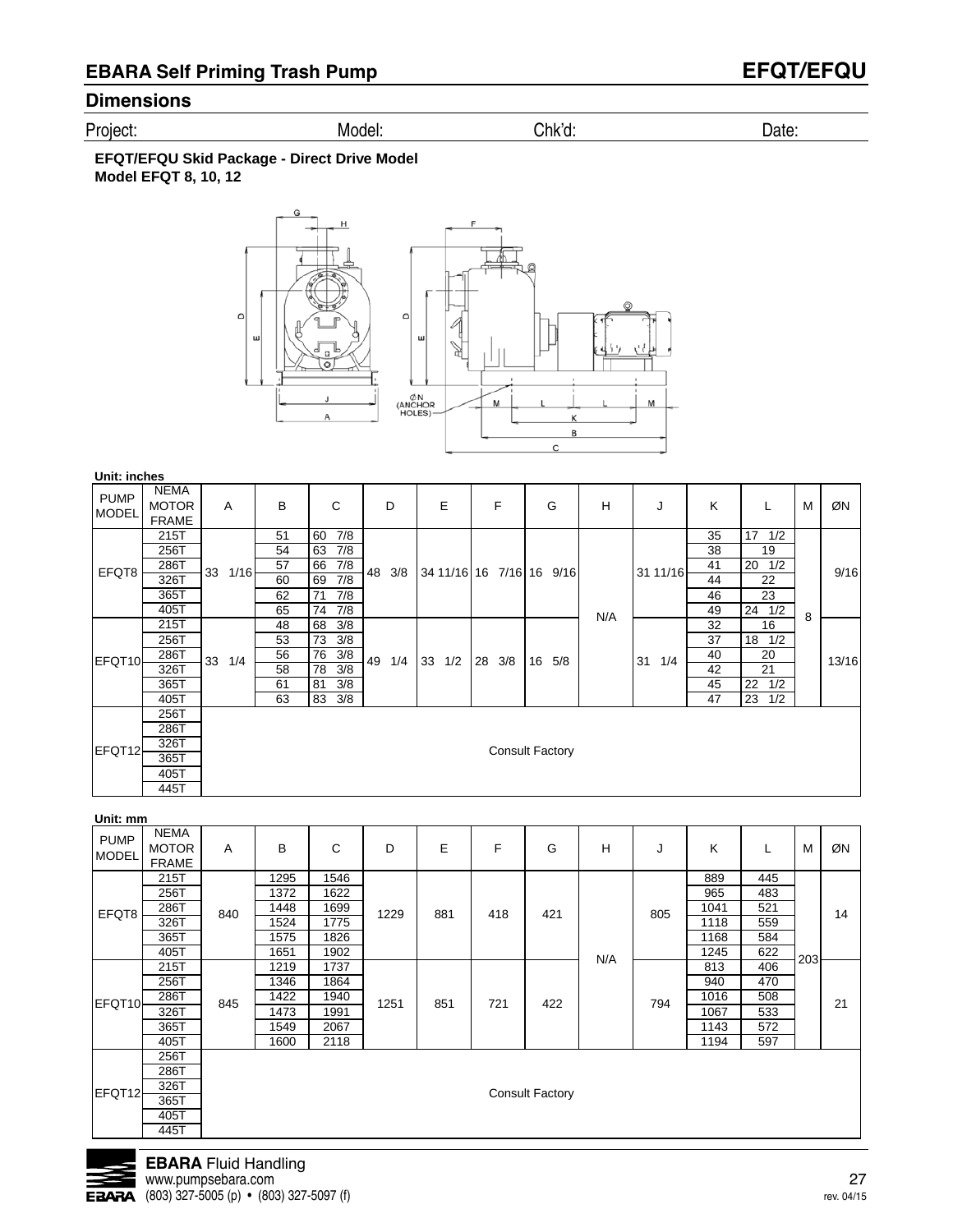| -        | M           | `hk'   | 1.41  |
|----------|-------------|--------|-------|
| Proiect. | $ $ $ $ $ $ | $\sim$ | υαισ. |
|          |             |        |       |

## **EFQT/EFQU Skid Package - Direct Drive Model Model EFQU 3, 4, 6**



| <b>PUMP</b><br><b>MODEL</b> | <b>NEMA</b><br><b>MOTOR</b><br><b>FRAME</b>  | A          | B                                    | C                                                                                       | D              | E.                       | F   | G             | H               | J        | K                                                    | L                                          | M   | ØN   |
|-----------------------------|----------------------------------------------|------------|--------------------------------------|-----------------------------------------------------------------------------------------|----------------|--------------------------|-----|---------------|-----------------|----------|------------------------------------------------------|--------------------------------------------|-----|------|
| EFQU3                       | 145T<br>184T<br>215T<br>256T<br>286T         | $21 \t1/2$ | 37<br>38<br>40<br>45<br>47           | 43<br>5/8<br>44<br>$5/8$<br>$\overline{5/8}$<br>46<br>51<br>5/8<br>5/8<br>53            | $31 \quad 1/2$ | 21                       | 12  | 8             |                 | 20 1/8   | 21<br>22<br>24<br>29<br>31                           | N/A<br>15 1/2                              |     |      |
| EFQU4                       | 184T<br>215T<br>256T<br>286T<br>326T         | 24 3/16    | 41<br>44<br>48<br>50<br>52           | 3/4<br>47<br>3/4<br>50<br>$\overline{3/4}$<br>$\overline{54}$<br>56<br>3/4<br>58<br>3/4 |                | 33 15/16 23 11/16 12 3/4 |     | $9\quad 5/16$ | $2 \frac{3}{4}$ | 22 13/16 | 29<br>$\overline{32}$<br>$\overline{36}$<br>38<br>40 | N/A<br>$\overline{18}$<br>19<br>20         | 8   | 9/16 |
| EFQU6                       | 184T<br>215T<br>256T<br>286T<br>326T<br>365T | 27 3/16    | 43<br>46<br>51<br>54<br>56           | 52<br>3/8<br>55<br>3/8<br>3/8<br>60<br>3/8<br>63<br>$\overline{3/8}$<br>63<br>3/8<br>65 | 38 3/4         | 26 5/16 14 3/4           |     | 10 13/16      |                 | 25 13/16 | 27<br>30<br>35<br>38<br>40                           | N/A<br>$17 \t1/2$<br>19<br>$\overline{20}$ |     |      |
| Unit: mm                    |                                              |            |                                      |                                                                                         |                |                          |     |               |                 |          |                                                      |                                            |     |      |
| <b>PUMP</b><br><b>MODEL</b> | <b>NEMA</b><br><b>MOTOR</b><br><b>FRAME</b>  | A          | B                                    | C                                                                                       | D              | E.                       | F   | G             | H               | J        | K                                                    | L                                          | M   | ØN   |
| EFQU3                       | 145T<br>184T<br>215T<br>256T<br>286T         | 546        | 940<br>965<br>1016<br>1143<br>1194   | 1108<br>1133<br>1184<br>1311<br>1362                                                    | 800            | 533                      | 305 | 203           |                 | 511      | 533<br>559<br>610<br>737<br>787                      | N/A<br>394                                 |     |      |
| EFQU4                       | 184T<br>215T<br>256T<br>286T<br>326T         | 614        | 1041<br>1118<br>1219<br>1270<br>1321 | 1213<br>1289<br>1391<br>1441<br>1492                                                    | 862            | 602                      | 324 | 237           | 70              | 579      | 737<br>813<br>914<br>965<br>1016                     | N/A<br>457<br>483<br>508                   | 203 | 14   |
| EFQU6                       | 184T<br>215T<br>256T<br>286T<br>326T<br>365T | 691        | 1092<br>1168<br>1295<br>1372<br>1422 | 1330<br>1407<br>1534<br>1610<br>1610<br>1661                                            | 984            | 668                      | 375 | 275           |                 | 656      | 686<br>762<br>889<br>965<br>1016                     | N/A<br>445<br>483<br>508                   |     |      |

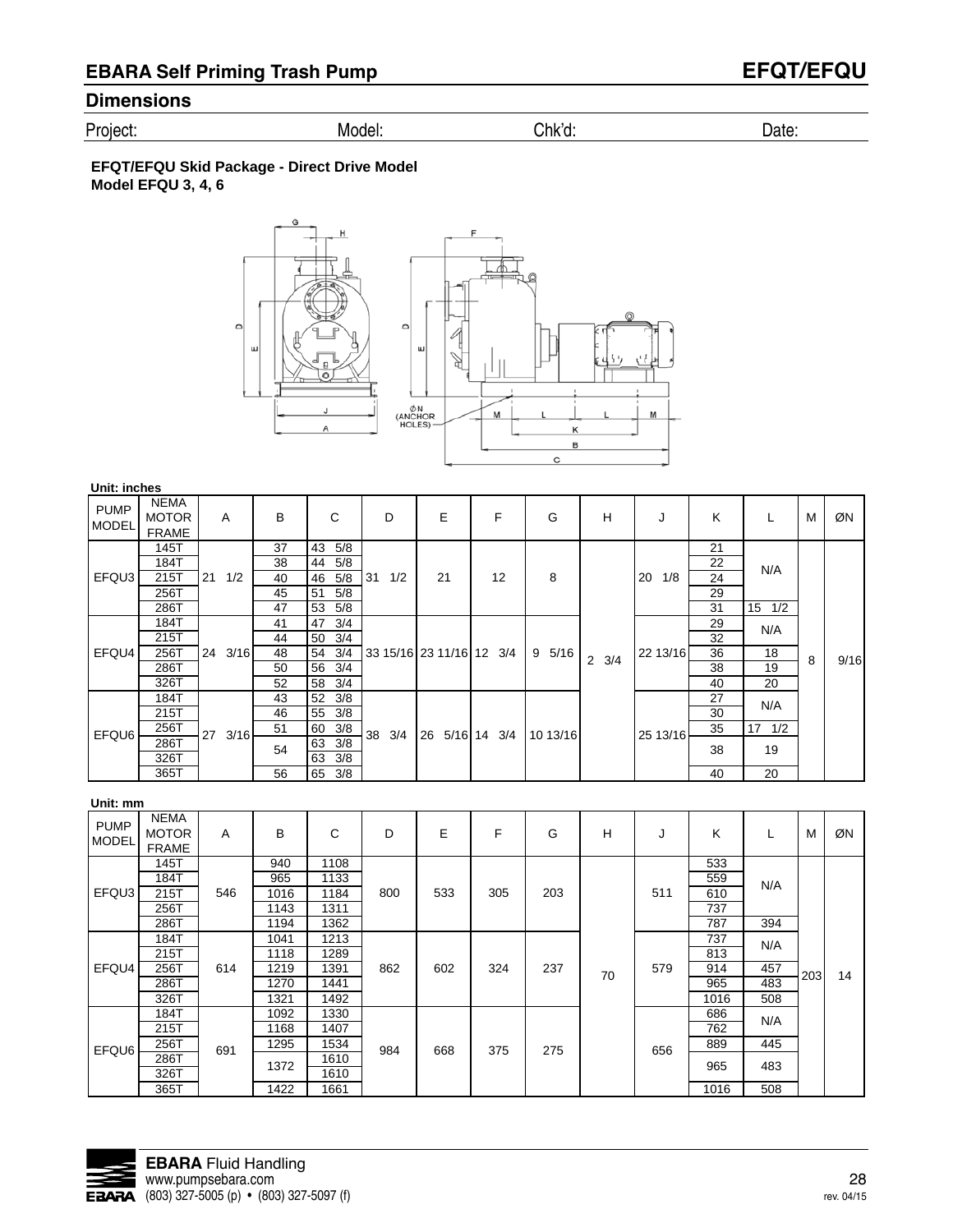### Project: Model: Chk'd: Date:

**EFQT/EFQU Skid Package - Piggy Back Model Model EFQT 2, 3, 4, 6**



| Unit: inches                |                             |           |           |    |      |                  |    |     |                 |          |    |          |                 |    |      |           |     |   |      |
|-----------------------------|-----------------------------|-----------|-----------|----|------|------------------|----|-----|-----------------|----------|----|----------|-----------------|----|------|-----------|-----|---|------|
| <b>PUMP</b><br><b>MODEL</b> | <b>NEMA</b><br><b>MOTOR</b> | A         | B         |    | C    | D                |    | E   |                 | F        |    | G        | H               |    | J    | K         |     | м | ØΝ   |
|                             | <b>FRAME</b>                |           |           |    |      |                  |    |     |                 |          |    |          |                 |    |      |           |     |   |      |
|                             | 145T                        |           | 30        | 35 | 9/16 |                  |    |     |                 |          |    |          |                 |    |      | 18        |     | 6 |      |
| EFQT2                       | 184T                        | 19        | 31        | 36 | 9/16 | 24               | 15 | 5/8 | 9               | 7/16     |    | 12 1/4   |                 | 17 | 5/8  | 19        |     |   |      |
|                             | 215T                        |           | 33        | 38 | 9/16 |                  |    |     |                 |          |    |          |                 |    |      | 17        |     |   |      |
|                             | 256T                        | 20        | 38        | 43 | 9/16 |                  |    |     |                 |          | 12 | 3/4      |                 | 18 | 5/8  | 22        |     |   |      |
|                             | 145T                        |           | 32<br>1/2 | 39 | 7/8  |                  |    |     |                 |          |    |          |                 |    |      | 17        |     |   |      |
|                             | 184T                        |           | 34        | 41 | 3/8  |                  |    |     |                 |          |    |          |                 |    |      | 1/2<br>18 |     |   |      |
| EFQT3                       | 215T                        | 1/4<br>22 | 36        | 43 | 3/8  | 30<br>1/4        | 20 | 1/4 | 11              | 7/8      | 13 | 3/4      |                 | 20 | 7/8  | 1/2<br>20 |     |   |      |
|                             | 256T                        |           | 41        | 48 | 3/8  |                  |    |     |                 |          |    |          |                 |    |      | 1/2<br>25 |     |   |      |
|                             | 286T                        |           | 1/2<br>43 | 50 | 7/8  |                  |    |     |                 |          |    |          |                 |    |      | 28        |     |   |      |
|                             | 145T                        |           | 37        | 45 | 1/8  |                  |    |     |                 |          |    |          |                 |    |      | 21        | N/A |   |      |
|                             | 184T                        |           | 38        | 46 | 1/8  |                  |    |     |                 |          |    |          | $2 \frac{3}{4}$ |    |      | 22        |     |   | 9/16 |
| EFQT4                       | 215T                        | 23<br>5/8 | 39        | 47 | 1/8  | 33<br>1/2        | 23 | 7/8 | 12 <sup>°</sup> | 7/8      | 14 | 9/16     |                 | 22 | 1/4  | 23        |     | 8 |      |
|                             | 256T                        |           | 44        | 52 | 1/8  |                  |    |     |                 |          |    |          |                 |    |      | 28        |     |   |      |
|                             | 286T                        |           | 46        | 54 | 1/8  |                  |    |     |                 |          |    |          |                 |    |      | 30        |     |   |      |
|                             | 145T                        |           | 1/2<br>38 | 48 | 1/16 |                  |    |     |                 |          |    |          |                 |    |      | 1/2<br>22 |     |   |      |
|                             | 184T                        |           | 38        | 47 | 9/16 |                  |    |     |                 | 14 7/8   |    |          |                 |    |      | 22        |     |   |      |
|                             | 215T                        |           | 1/2<br>40 | 50 | 1/16 |                  |    |     |                 |          |    |          |                 |    |      | 1/2<br>24 |     |   |      |
| EFQT6                       | 256T                        | 26 13/16  | 45        | 54 | 9/16 | 38 13/16 26 9/16 |    |     |                 |          |    | 15 15/16 |                 | 25 | 7/16 | 29        |     |   |      |
|                             | 286T                        |           | 46        | 55 | 9/16 |                  |    |     |                 | 14 15/16 |    |          |                 |    |      | 30        | 15  |   |      |
|                             | 326T                        |           | 48        | 57 | 9/16 |                  |    |     |                 |          |    |          |                 |    |      | 32        | 16  |   |      |

| Unit: mm                    |                                             |     |      |      |     |     |     |     |    |     |     |     |     |    |
|-----------------------------|---------------------------------------------|-----|------|------|-----|-----|-----|-----|----|-----|-----|-----|-----|----|
| <b>PUMP</b><br><b>MODEL</b> | <b>NEMA</b><br><b>MOTOR</b><br><b>FRAME</b> | A   | B    | C    | D   | E   | F   | G   | H  | J   | Κ   | L   | M   | ØN |
|                             | 145T                                        |     | 762  | 903  |     |     |     |     |    |     | 457 |     | 152 |    |
| EFQT2                       | 184T                                        | 483 | 787  | 929  | 610 | 397 | 240 | 311 |    | 448 | 483 |     |     |    |
|                             | 215T                                        |     | 838  | 979  |     |     |     |     |    |     | 432 |     |     |    |
|                             | 256T                                        | 508 | 965  | 1106 |     |     |     | 324 |    | 473 | 559 |     |     |    |
|                             | 145T                                        |     | 826  | 1013 |     |     |     |     |    |     | 432 |     |     |    |
|                             | 184T                                        |     | 864  | 1051 |     |     |     |     |    |     | 470 |     |     |    |
| EFQT3                       | 215T                                        | 565 | 914  | 1102 | 768 | 514 | 302 | 349 |    | 530 | 521 |     |     |    |
|                             | 256T                                        |     | 1041 | 1229 |     |     |     |     |    |     | 648 |     |     |    |
|                             | 286T                                        |     | 1105 | 1292 |     |     |     |     |    |     | 711 | N/A |     |    |
|                             | 145T                                        |     | 940  | 1146 |     |     |     |     | 70 |     | 533 |     |     | 14 |
|                             | 184T                                        |     | 965  | 1172 |     |     |     |     |    |     | 559 |     | 203 |    |
| EFQT4                       | 215T                                        | 600 | 991  | 1197 | 851 | 606 | 327 | 370 |    | 565 | 584 |     |     |    |
|                             | 256T                                        |     | 1118 | 1324 |     |     |     |     |    |     | 711 |     |     |    |
|                             | 286T                                        |     | 1168 | 1375 |     |     |     |     |    |     | 762 |     |     |    |
|                             | 145T                                        |     | 978  | 1221 |     |     | 378 |     |    |     | 572 |     |     |    |
|                             | 184T                                        |     | 965  | 1208 |     |     |     |     |    |     | 559 |     |     |    |
| EFQT6                       | 215T                                        | 681 | 1029 | 1272 | 986 | 675 |     | 405 |    | 646 | 622 |     |     |    |
|                             | 256T                                        |     | 1143 | 1386 |     |     |     |     |    |     | 737 |     |     |    |
|                             | 286T                                        |     | 1168 | 1411 |     |     | 379 |     |    |     | 762 | 381 |     |    |
|                             | 326T                                        |     | 1219 | 1462 |     |     |     |     |    |     | 813 | 406 |     |    |

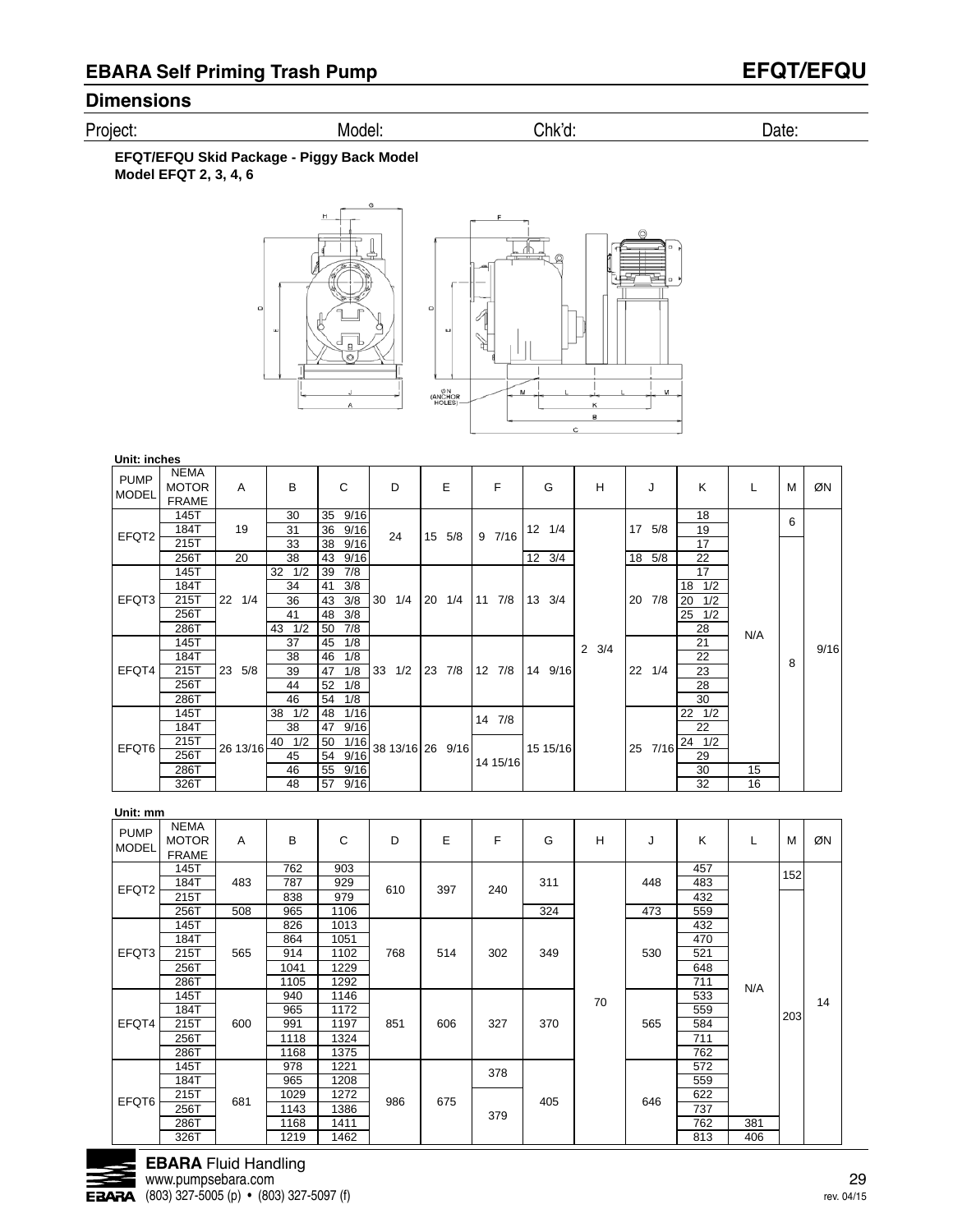Project: Model: Chk'd: Date:

**EFQT/EFQU Skid Package - Piggy Back Model Model EFQT 8, 10, 12**



| Unit: inches                |                                             |           |           |                        |           |             |           |                        |     |           |           |           |   |       |
|-----------------------------|---------------------------------------------|-----------|-----------|------------------------|-----------|-------------|-----------|------------------------|-----|-----------|-----------|-----------|---|-------|
| <b>PUMP</b><br><b>MODEL</b> | <b>NEMA</b><br><b>MOTOR</b><br><b>FRAME</b> | A         | B         | C                      | D         | Е           | F         | G                      | н   | J         | K         |           | M | ØN    |
|                             | 215T                                        |           | 1/2<br>46 | 3/8<br>56              |           |             |           | 17                     |     |           | 1/2<br>30 | N/A       |   |       |
|                             | 256T                                        | 34        | 53        | 7/8<br>62              |           |             |           | 3/4<br>16              |     | 32        | 37        | 1/2<br>18 |   |       |
| EFQT8                       | 286T                                        |           | 53        | 62<br>7/8              | 50<br>3/8 | 36 11/16 16 | 7/16      | 17                     |     |           |           |           |   |       |
|                             | 326T                                        | 1/2<br>33 | 55        | $\overline{7/8}$<br>64 |           |             |           | 3/4<br>16              |     | 1/2<br>31 | 39        | 19<br>1/2 |   |       |
|                             | 365T                                        |           | 56        | 65<br>7/8              |           |             |           |                        |     |           | 40        | 20        |   |       |
|                             | 405T                                        | 1/2<br>34 | 59        | 7/8<br>68              |           |             |           | 1/4<br>14              | N/A | 1/2<br>32 | 43        | 1/2<br>21 | 8 | 13/16 |
|                             | 215T                                        |           | 47        | 3/8<br>67              |           |             |           |                        |     |           | 31        | N/A       |   |       |
|                             | 256T                                        |           | 50        | 3/8<br>70              |           |             |           |                        |     |           | 34        | 17        |   |       |
| EFQT10                      | 286T                                        | 33<br>1/4 | 52        | 3/8<br>72              | 1/4<br>49 | 33<br>1/2   | 3/8<br>28 | 5/8<br>16              |     | 1/4<br>31 | 36        | 18        |   |       |
|                             | 326T                                        |           | 54        | 3/8<br>74              |           |             |           |                        |     |           | 38        | 19        |   |       |
|                             | 365T                                        |           | 56        | 76<br>3/8              |           |             |           |                        |     |           | 40        | 20        |   |       |
|                             | 405T                                        |           | 60        | 3/8<br>80              |           |             |           |                        |     |           | 44        | 22        |   |       |
|                             | 256T                                        |           |           |                        |           |             |           |                        |     |           |           |           |   |       |
|                             | 286T                                        |           |           |                        |           |             |           |                        |     |           |           |           |   |       |
| EFQT12                      | 326T                                        |           |           |                        |           |             |           | <b>Consult Factory</b> |     |           |           |           |   |       |
|                             | 365T                                        |           |           |                        |           |             |           |                        |     |           |           |           |   |       |
|                             | 405T                                        |           |           |                        |           |             |           |                        |     |           |           |           |   |       |
|                             | 445T                                        |           |           |                        |           |             |           |                        |     |           |           |           |   |       |

| Unit: mm                    |                                             |     |      |      |      |     |     |                        |     |     |      |     |     |    |
|-----------------------------|---------------------------------------------|-----|------|------|------|-----|-----|------------------------|-----|-----|------|-----|-----|----|
| <b>PUMP</b><br><b>MODEL</b> | <b>NEMA</b><br><b>MOTOR</b><br><b>FRAME</b> | A   | B    | C    | D    | Е   | F   | G                      | Н   | J   | K    | L   | M   | ØΝ |
|                             | 215T                                        |     | 1181 | 1432 |      |     |     | 432                    |     |     | 775  | N/A |     |    |
|                             | 256T                                        | 864 | 1346 | 1597 |      |     |     | 425                    |     | 813 | 940  | 470 |     |    |
| EFQT8                       | 286T                                        |     | 1346 | 1597 | 1280 | 932 | 418 | 432                    |     |     |      |     |     |    |
|                             | 326T                                        | 851 | 1397 | 1648 |      |     |     | 425                    |     | 800 | 991  | 495 |     |    |
|                             | 365T                                        |     | 1422 | 1673 |      |     |     |                        |     |     | 1016 | 508 |     |    |
|                             | 405T                                        | 876 | 1499 | 1749 |      |     |     | 362                    | N/A | 826 | 1092 | 546 | 203 | 21 |
|                             | 215T                                        |     | 1194 | 1711 |      |     |     |                        |     |     | 787  | N/A |     |    |
|                             | 256T                                        |     | 1270 | 1788 |      |     |     |                        |     |     | 864  | 432 |     |    |
| EFQT10                      | 286T                                        | 845 | 1321 | 1838 | 1251 | 851 | 721 | 422                    |     | 794 | 914  | 457 |     |    |
|                             | 326T                                        |     | 1372 | 1889 |      |     |     |                        |     |     | 965  | 483 |     |    |
|                             | 365T                                        |     | 1422 | 1940 |      |     |     |                        |     |     | 1016 | 508 |     |    |
|                             | 405T                                        |     | 1524 | 2042 |      |     |     |                        |     |     | 1118 | 559 |     |    |
|                             | 256T                                        |     |      |      |      |     |     |                        |     |     |      |     |     |    |
|                             | 286T                                        |     |      |      |      |     |     |                        |     |     |      |     |     |    |
| EFQT12                      | 326T                                        |     |      |      |      |     |     | <b>Consult Factory</b> |     |     |      |     |     |    |
|                             | 365T                                        |     |      |      |      |     |     |                        |     |     |      |     |     |    |
|                             | 405T                                        |     |      |      |      |     |     |                        |     |     |      |     |     |    |
|                             | 445T                                        |     |      |      |      |     |     |                        |     |     |      |     |     |    |

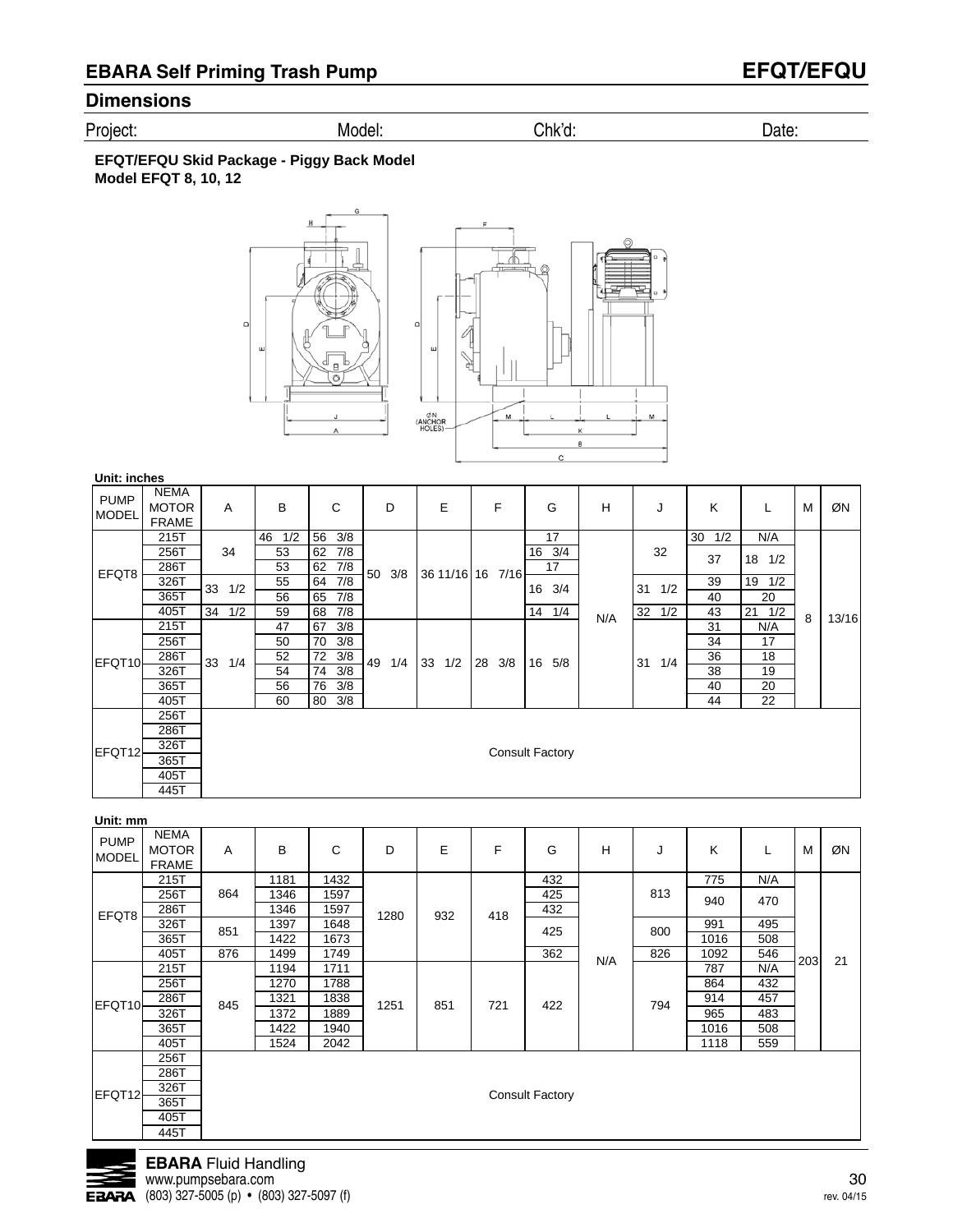Project: Model: Chk'd: Date:

$$
\mathsf{ChI}
$$

**EFQT/EFQU Skid Package - Piggy Back Model Model EFQU 3, 4, 6**



| Unit: inches |
|--------------|
|              |

| <b>UNIT: INCRES</b> |              |         |              |                              |            |                          |     |            |                 |           |                 |            |     |      |
|---------------------|--------------|---------|--------------|------------------------------|------------|--------------------------|-----|------------|-----------------|-----------|-----------------|------------|-----|------|
| <b>PUMP</b>         | <b>NEMA</b>  |         |              |                              |            |                          |     |            |                 |           |                 |            |     |      |
| <b>MODEL</b>        | <b>MOTOR</b> | A       | B            | $\mathsf{C}$                 | D          | E                        | F   | G          | H               | J         | K               | L          | M   | ØN   |
|                     | <b>FRAME</b> |         |              |                              |            |                          |     |            |                 |           |                 |            |     |      |
|                     | 145T         |         | 33           | 1/8<br>40                    |            |                          |     |            |                 |           | 17<br>1/2       |            |     |      |
|                     | 184T         |         | 34           | 41<br>1/8                    |            |                          |     |            |                 |           | 18<br>1/2       |            |     |      |
| EFQU3               | 215T         | 23      | 36           | 1/8<br>43                    | $30 \t1/2$ | 20                       | 12  | $14 \t1/4$ |                 | 21<br>5/8 | 1/2<br>20       |            |     |      |
|                     | 256T         |         | 40           | 1/8<br>47                    |            |                          |     |            |                 |           | 1/2<br>24       |            |     |      |
|                     | 286T         |         | 43           | 1/8<br>50                    |            |                          |     |            |                 |           | 27<br>1/2       | N/A        |     |      |
|                     | 184T         |         | 38           | 3/4<br>44                    |            |                          |     |            |                 |           | 22              |            |     |      |
|                     | 215T         |         | 40           | $\overline{3/4}$<br>46       |            |                          |     |            |                 |           | 24              |            |     |      |
| EFQU4               | 256T         | 24 1/8  | 45           | 51<br>3/4                    |            | 33 15/16 23 11/16 12 3/4 |     | 14 13/16   | $2 \frac{3}{4}$ | 22 3/4    | 29              |            | 8   | 9/16 |
|                     | 286T<br>326T |         | 46           | 52<br>3/4                    |            |                          |     |            |                 |           | 30              |            |     |      |
|                     | 184T         |         | 48<br>40     | $\overline{3/4}$<br>54<br>49 |            |                          |     |            |                 |           | 32<br>24        | 16         |     |      |
|                     | 215T         |         | 42           | 3/8<br>51<br>3/8             |            |                          |     |            |                 | 25 13/16  | $\overline{26}$ | N/A        |     |      |
|                     | 256T         |         | 47           | 56<br>3/8                    |            |                          |     |            |                 | 25 13/16  | 31              | $15 \t1/2$ |     |      |
| EFQU6               | 286T         | 27 3/16 | 48           | 57<br>3/8                    | 38 3/4     | 26 5/16 14 3/4           |     | 16 5/16    |                 |           | 32              | 16         |     |      |
|                     | 326T         |         | 50           | 59<br>3/8                    |            |                          |     |            |                 | 25 13/16  | 38              | 17         |     |      |
|                     | 365T         |         | 53           | $\overline{3/8}$<br>62       |            |                          |     |            |                 |           | $\overline{37}$ | $18 \t1/2$ |     |      |
|                     |              |         |              |                              |            |                          |     |            |                 |           |                 |            |     |      |
| Unit: mm            |              |         |              |                              |            |                          |     |            |                 |           |                 |            |     |      |
| <b>PUMP</b>         | <b>NEMA</b>  |         |              |                              |            |                          |     |            |                 |           |                 |            |     |      |
| <b>MODEL</b>        | <b>MOTOR</b> | A       | B            | C                            | D          | E                        | F   | G          | H               | J         | K               | L          | м   | ØN   |
|                     | <b>FRAME</b> |         |              |                              |            |                          |     |            |                 |           |                 |            |     |      |
|                     | 145T         |         | 838          | 1019                         |            |                          |     |            |                 |           | 445             |            |     |      |
|                     | 184T         |         | 864          | 1045                         |            |                          |     |            |                 |           | 470             |            |     |      |
| EFQU3               | 215T         | 584     | 914          | 1095                         | 775        | 508                      | 305 | 362        |                 | 549       | 521             |            |     |      |
|                     | 256T         |         | 1016         | 1197                         |            |                          |     |            |                 |           | 622             |            |     |      |
|                     | 286T         |         | 1092         | 1273                         |            |                          |     |            |                 |           | 699             | N/A        |     |      |
|                     |              |         |              |                              |            |                          |     |            |                 |           |                 |            |     |      |
|                     | 184T         |         | 965          | 1137                         |            |                          |     |            |                 |           | 559             |            |     |      |
|                     | 215T         |         | 1016         | 1187                         |            |                          |     |            |                 |           | 610             |            |     |      |
| EFQU4               | 256T         | 613     | 1143         | 1314                         | 862        | 602                      | 324 | 376        | 70              | 578       | 737             |            |     | 14   |
|                     | 286T         |         | 1168         | 1340                         |            |                          |     |            |                 |           | 762             |            | 203 |      |
|                     | 326T         |         | 1219         | 1391                         |            |                          |     |            |                 |           | 813             | 406        |     |      |
|                     | 184T         |         | 1016         | 1254                         |            |                          |     |            |                 | 656       | 610             | N/A        |     |      |
|                     | 215T         |         | 1067         | 1305                         |            |                          |     |            |                 |           | 660             |            |     |      |
| EFQU6               | 256T         | 691     | 1194         | 1432                         | 984        | 668                      | 375 | 414        |                 | 690       | 787             | 394        |     |      |
|                     | 286T         |         | 1219         | 1457                         |            |                          |     |            |                 |           | 813             | 406        |     |      |
|                     | 326T<br>365T |         | 1270<br>1346 | 1508<br>1584                 |            |                          |     |            |                 | 656       | 965<br>940      | 432<br>470 |     |      |

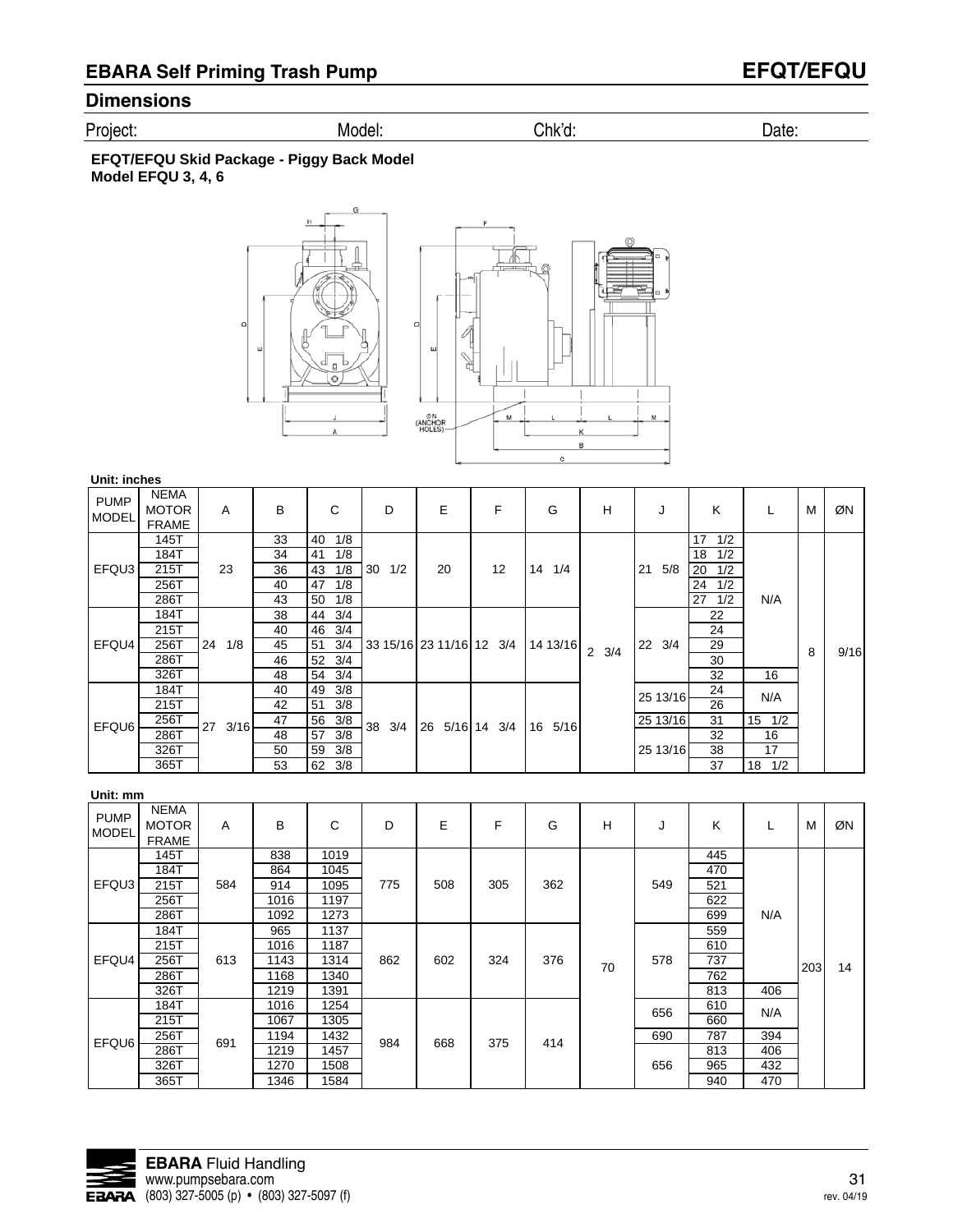Project: Model: Chk'd: Date:

**EFQT/EFQU Skid Package - Side By Side Model Model EFQT 2, 3, 4, 6**



### **Unit: inches**

| <b>PUMP</b><br><b>MODEL</b> | <b>NEMA</b><br><b>MOTOR</b><br><b>FRAME</b> | A         | B         | C             | D           | E         | F                       | G                     | H                     | J          | K         | L         | м | ØΝ   |
|-----------------------------|---------------------------------------------|-----------|-----------|---------------|-------------|-----------|-------------------------|-----------------------|-----------------------|------------|-----------|-----------|---|------|
|                             | 145T                                        |           |           |               |             |           |                         |                       |                       |            |           |           |   |      |
| EFQT2                       | 184T                                        | 32        | 24 1/4    | 28            | 24          | 5/8<br>15 | 9 7/16                  | 1/4<br>$\overline{4}$ |                       | 23         | 20        |           | 6 |      |
|                             | 215T                                        |           |           |               |             |           |                         |                       |                       |            |           |           |   |      |
|                             | 256T                                        | 34        |           |               |             |           |                         |                       |                       | 3/4<br>25  | 22        |           |   |      |
|                             | 145T                                        | 1/2<br>41 | 27        |               |             |           |                         |                       |                       |            | 1/2<br>25 |           |   |      |
|                             | 184T                                        |           |           | 32 11/16      |             |           |                         |                       |                       | 5/8<br>25  |           |           |   |      |
| EFQT3                       | 215T                                        | 44        |           |               | 31<br>1/4   | 1/4<br>21 | 7/8<br>11               | $7^{\circ}$<br>1/8    |                       |            | 28        |           |   |      |
|                             | 256T                                        |           | 3/8<br>27 | 32 5/8        |             |           |                         |                       |                       | 26         |           |           |   |      |
|                             | 286T                                        | 46        | 1/4<br>29 |               |             |           |                         |                       |                       | 7/8<br>27  | 30        | N/A       |   |      |
|                             | 145T                                        |           |           | 5/16<br>35    |             |           |                         |                       |                       |            |           |           |   | 9/16 |
|                             | 184T                                        | 43        | 1/4<br>28 | 33<br>5/16    |             |           |                         |                       | 3/4<br>$\overline{2}$ | 7/8<br>26  | 27        |           |   |      |
| EFQT4                       | 215T                                        |           | 3/8<br>28 | 7/16 33<br>35 | 1/2         | 7/8<br>23 | 12 <sup>12</sup><br>7/8 | 8<br>1/4              |                       | 27         |           |           | 8 |      |
|                             | 256T                                        | 44        | 28<br>1/4 | 5/16<br>35    |             |           |                         |                       |                       | 7/8<br>26  | 28        |           |   |      |
|                             | 286T                                        | 46        | 3/8<br>29 | 35<br>7/16    |             |           |                         |                       |                       | 28         | 30        |           |   |      |
|                             | 145T                                        | 47        |           |               |             |           |                         |                       |                       |            | 31        |           |   |      |
|                             | 184T                                        | 1/4<br>47 | 29        | 37<br>3/8     |             |           |                         |                       |                       | 5/8<br>27  | 1/4<br>31 |           |   |      |
|                             | 215T                                        | 1/2<br>47 |           |               |             |           |                         |                       |                       |            | 1/2<br>31 |           |   |      |
| EFQT6                       | 256T                                        | 49        | 28 15/16  |               | 38 13/16 26 |           | 9/16 14 15/16           | 9 13/16               |                       | 9/16<br>27 | 33        | 1/2<br>16 |   |      |
|                             | 286T                                        | 1/2<br>49 | 1/8<br>29 | 37 5/16       |             |           |                         |                       |                       | 3/4<br>27  | 33<br>1/2 | 16<br>3/4 |   |      |
|                             | 326T                                        | 52        | 1/2<br>32 | 38<br>7/16    |             |           |                         |                       |                       | 1/8<br>31  | 36        | 18        |   |      |

| Unit: mm                    |                                             |      |     |     |     |     |     |     |    |     |     |     |     |    |
|-----------------------------|---------------------------------------------|------|-----|-----|-----|-----|-----|-----|----|-----|-----|-----|-----|----|
| <b>PUMP</b><br><b>MODEL</b> | <b>NEMA</b><br><b>MOTOR</b><br><b>FRAME</b> | A    | B   | C   | D   | Ε   | F   | G   | H  | J   | Κ   | L   | M   | ØN |
| EFQT2                       | 145T<br>184T<br>215T                        | 813  | 616 | 711 | 610 | 397 | 240 | 108 |    | 584 | 508 |     | 152 |    |
|                             | 256T                                        | 864  |     |     |     |     |     |     |    | 654 | 559 |     |     |    |
|                             | 145T<br>184T                                | 1054 | 686 | 830 |     |     |     |     |    | 651 | 648 |     |     |    |
| EFQT3                       | 215T                                        | 1118 |     |     | 794 | 540 | 302 | 181 |    |     | 711 |     |     |    |
|                             | 256T                                        |      | 695 | 829 |     |     |     |     |    | 660 |     |     |     |    |
|                             | 286T                                        | 1168 | 743 |     |     |     |     |     |    | 708 | 762 | N/A |     |    |
|                             | 145T                                        |      | 718 | 897 |     |     |     |     | 70 | 683 |     |     |     | 14 |
|                             | 184T                                        | 1092 |     | 846 |     |     |     |     |    |     | 686 |     |     |    |
| EFQT4                       | 215T                                        |      | 721 | 900 | 851 | 606 | 327 | 210 |    | 686 |     |     | 203 |    |
|                             | 256T                                        | 1118 | 718 | 897 |     |     |     |     |    | 683 | 711 |     |     |    |
|                             | 286T                                        | 1168 | 746 | 900 |     |     |     |     |    | 711 | 762 |     |     |    |
|                             | 145T                                        | 1194 |     |     |     |     |     |     |    |     | 787 |     |     |    |
|                             | 184T                                        | 1200 | 737 | 949 |     |     |     |     |    | 702 | 794 |     |     |    |
| EFQT6                       | 215T                                        | 1207 |     |     | 986 | 675 | 379 | 249 |    |     | 800 |     |     |    |
|                             | 256T                                        | 1245 | 735 | 948 |     |     |     |     |    | 700 | 838 | 419 |     |    |
|                             | 286T                                        | 1257 | 740 |     |     |     |     |     |    | 705 | 851 | 425 |     |    |
|                             | 326T                                        | 1321 | 826 | 976 |     |     |     |     |    | 791 | 914 | 457 |     |    |



(803) 327-5005 (p) • (803) 327-5097 (f) rev. 04/15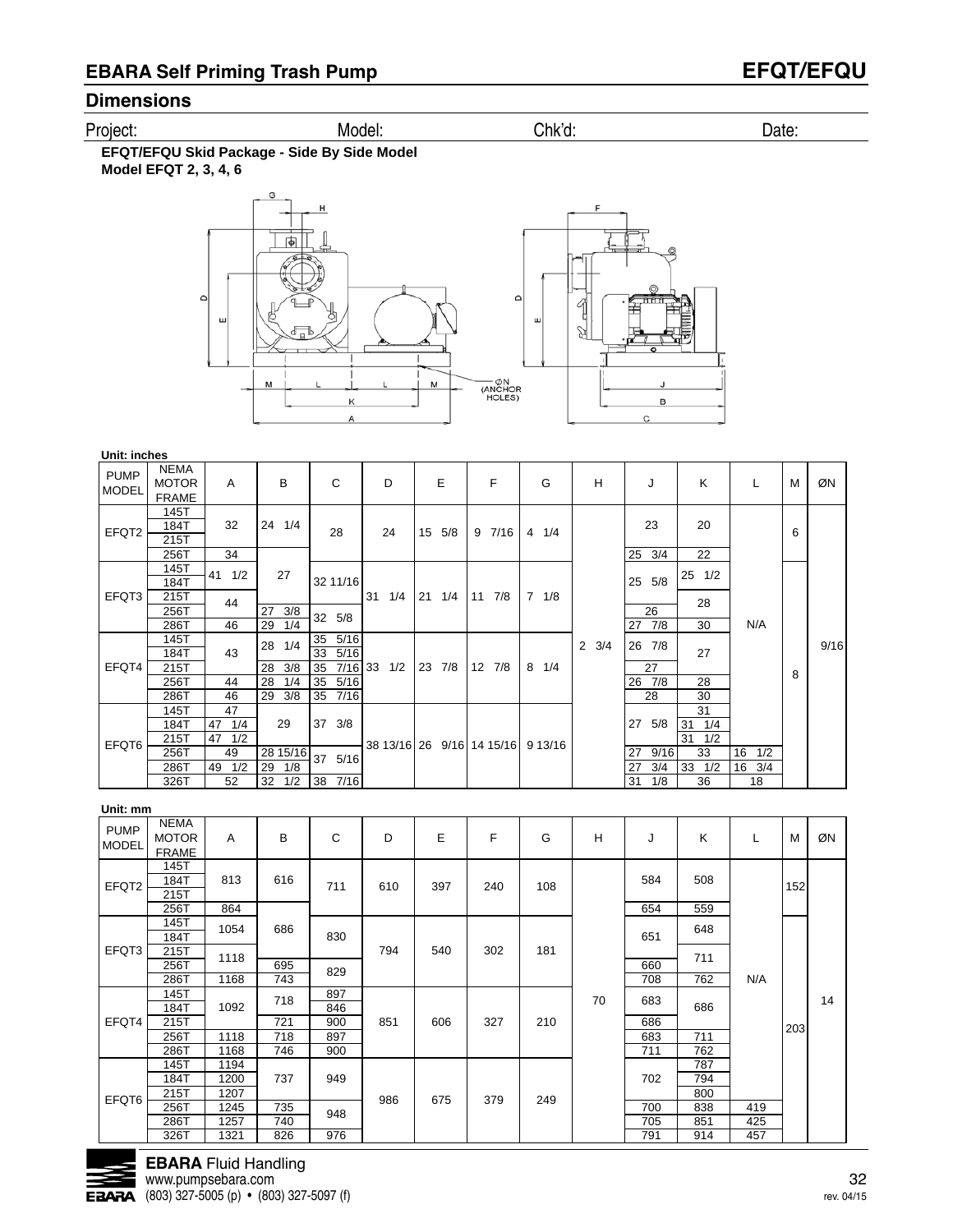| Project.<br>`hk'<br>$+ - -$<br>$^{\prime}$ n<br>IVI (<br>мь.<br>1.1<br>Dalo.<br>ч |  |
|-----------------------------------------------------------------------------------|--|
|-----------------------------------------------------------------------------------|--|

**EFQT/EFQU Skid Package - Side By Side Model Model EFQT 8, 10, 12**



| ,,,,,,,,,,,,,,,,,           |                                             |           |           |    |                          |    |     |                         |    |                        |    |     |     |    |        |           |           |   |      |
|-----------------------------|---------------------------------------------|-----------|-----------|----|--------------------------|----|-----|-------------------------|----|------------------------|----|-----|-----|----|--------|-----------|-----------|---|------|
| <b>PUMP</b><br><b>MODEL</b> | <b>NEMA</b><br><b>MOTOR</b><br><b>FRAME</b> | Α         | B         |    | С                        |    | D   | Е                       |    | F                      |    | G   | н   |    | J      | Κ         |           | М | ØΝ   |
|                             | 215T                                        | 53<br>1/4 |           |    |                          |    |     |                         |    |                        |    |     |     |    |        | 37<br>1/4 | 5/8<br>18 |   |      |
|                             | 256T                                        | 57        |           |    |                          |    |     |                         |    |                        |    |     |     |    |        | 41        | 1/2<br>20 |   |      |
| EFQT8                       | 286T                                        |           | 36        |    | $1^{44}$ 7/16 $48^{3/8}$ |    |     | 34 11/16 16 7/16 15 1/2 |    |                        |    |     |     |    | 34 5/8 |           |           |   |      |
|                             | 326T                                        | 59        |           |    |                          |    |     |                         |    |                        |    |     |     |    |        | 43        | 21<br>1/2 |   |      |
|                             | 365T                                        | 60        |           |    |                          |    |     |                         |    |                        |    |     |     |    |        | 44        | 22        |   |      |
|                             | 405T                                        | 63        | 1/2<br>38 | 45 | 1/16                     |    |     |                         |    |                        |    |     | N/A | 37 | 1/8    | 47        | 1/2<br>23 | 8 | 9/16 |
|                             | 215T                                        | 64        |           |    |                          |    |     |                         |    |                        |    |     |     |    |        | 48        | 24        |   |      |
|                             | 256T                                        |           | 3/4<br>34 | 54 | 3/4                      |    |     |                         |    |                        |    |     |     | 32 | 3/4    |           |           |   |      |
| EFQT10                      | 286T                                        | 66        |           |    |                          | 49 | 1/4 | 1/2<br>33               | 28 | 3/8                    | 16 | 1/2 |     |    |        | 50        | 25        |   |      |
|                             | 326T                                        | 68        |           |    |                          |    |     |                         |    |                        |    |     |     |    |        | 52        | 26        |   |      |
|                             | 365T                                        |           | 36        |    | 54 13/16                 |    |     |                         |    |                        |    |     |     |    | 34     |           |           |   |      |
|                             | 405T                                        | 70        | 39        | 55 | 5/16                     |    |     |                         |    |                        |    |     |     |    | 37     | 54        | 27        |   |      |
|                             | 256T                                        |           |           |    |                          |    |     |                         |    |                        |    |     |     |    |        |           |           |   |      |
|                             | 286T                                        |           |           |    |                          |    |     |                         |    |                        |    |     |     |    |        |           |           |   |      |
| EFQT12                      | 326T                                        |           |           |    |                          |    |     |                         |    | <b>Consult Factory</b> |    |     |     |    |        |           |           |   |      |
|                             | 365T                                        |           |           |    |                          |    |     |                         |    |                        |    |     |     |    |        |           |           |   |      |
|                             | 405T                                        |           |           |    |                          |    |     |                         |    |                        |    |     |     |    |        |           |           |   |      |
|                             | 445T                                        |           |           |    |                          |    |     |                         |    |                        |    |     |     |    |        |           |           |   |      |

| Unit: mm     |              |      |     |      |      |     |     |                        |     |     |      |     |     |    |
|--------------|--------------|------|-----|------|------|-----|-----|------------------------|-----|-----|------|-----|-----|----|
| <b>PUMP</b>  | <b>NEMA</b>  |      |     |      |      |     |     |                        |     |     |      |     |     |    |
| <b>MODEL</b> | <b>MOTOR</b> | A    | B   | C    | D    | E   | F   | G                      | Н   | J   | Κ    | L   | M   | ØN |
|              | <b>FRAME</b> |      |     |      |      |     |     |                        |     |     |      |     |     |    |
|              | 215T         | 1353 |     |      |      |     |     |                        |     |     | 946  | 473 |     |    |
|              | 256T         | 1448 |     |      |      |     |     |                        |     |     | 1041 | 521 |     |    |
| EFQT8        | 286T         |      | 914 | 1129 | 1229 | 881 | 418 | 394                    |     | 879 |      |     |     |    |
|              | 326T         | 1499 |     |      |      |     |     |                        |     |     | 1092 | 546 |     |    |
|              | 365T         | 1524 |     |      |      |     |     |                        |     |     | 1118 | 559 |     |    |
|              | 405T         | 1600 | 978 | 1145 |      |     |     |                        | N/A | 943 | 1194 | 597 | 203 | 14 |
|              | 215T         | 1626 |     |      |      |     |     |                        |     |     | 1219 | 610 |     |    |
|              | 256T         |      | 883 | 1391 |      |     |     |                        |     | 832 |      |     |     |    |
| EFQT10       | 286T         | 1676 |     |      | 1251 | 851 | 721 | 419                    |     |     | 1270 | 635 |     |    |
|              | 326T         | 1727 |     |      |      |     |     |                        |     |     | 1321 | 660 |     |    |
|              | 365T         |      | 914 | 1392 |      |     |     |                        |     | 864 |      |     |     |    |
|              | 405T         | 1778 | 991 | 1405 |      |     |     |                        |     | 940 | 1372 | 686 |     |    |
|              | 256T         |      |     |      |      |     |     |                        |     |     |      |     |     |    |
|              | 286T         |      |     |      |      |     |     |                        |     |     |      |     |     |    |
| EFQT12       | 326T         |      |     |      |      |     |     |                        |     |     |      |     |     |    |
|              | 365T         |      |     |      |      |     |     | <b>Consult Factory</b> |     |     |      |     |     |    |
|              | 405T         |      |     |      |      |     |     |                        |     |     |      |     |     |    |
|              | 445T         |      |     |      |      |     |     |                        |     |     |      |     |     |    |